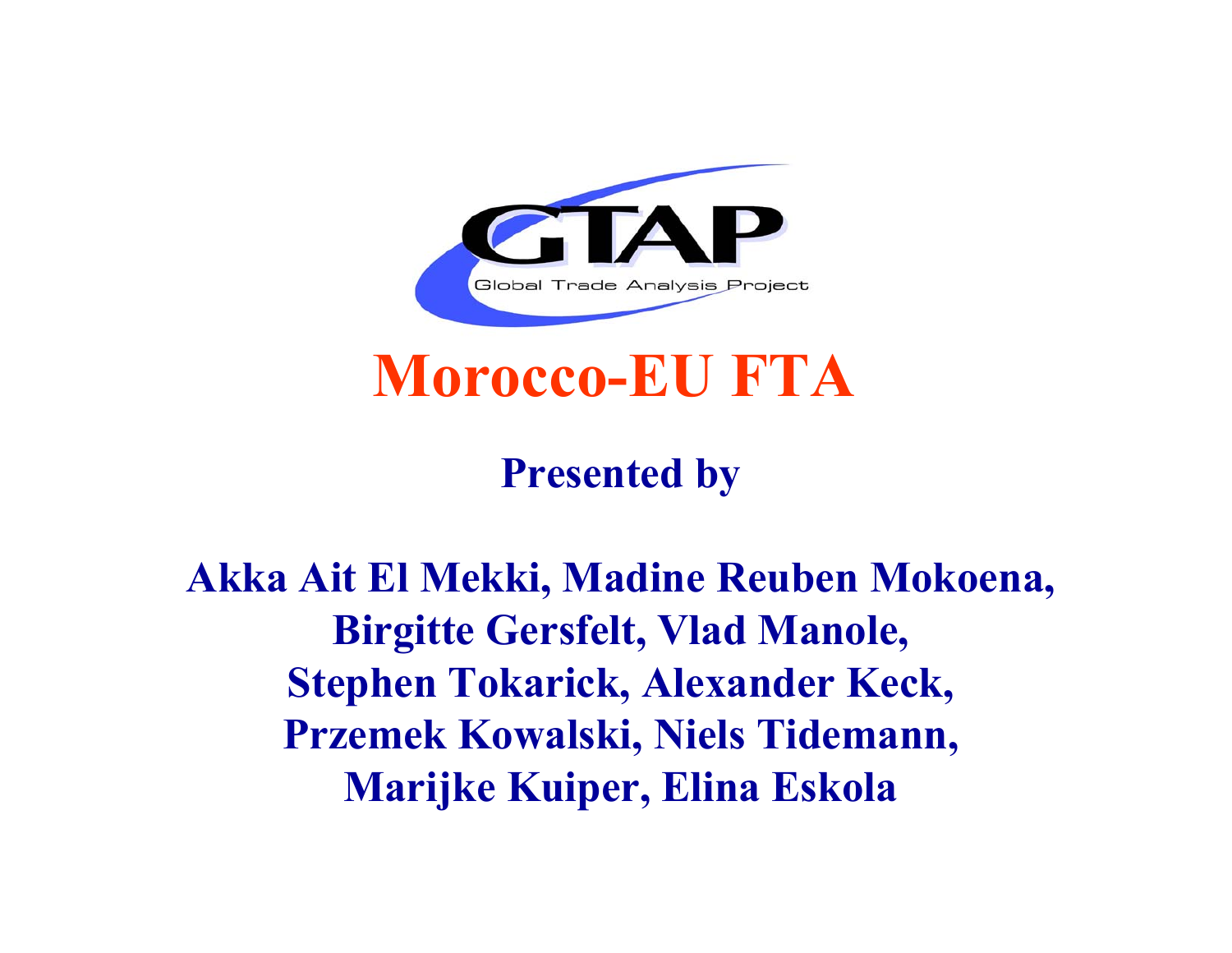# Introduction

- • Monopoly/Oligopoly/Market distortions
	- **D** High concentration ratios
	- $\overline{\phantom{a}}$  Barriers to entry
		- •Public Investment and Overcapacity
		- •Government licensing prior to liberalization in 1996
		- •Domestic distribution control
- $\bullet$  Unexploited Scale Economies
	- Small Domestic Market
- $\bullet$  Unemployment
	- $\blacksquare$ Urban (18.3%), Rural (11.6%) in 2002
	- $\blacksquare$ Mostly Unskilled labor
- • FTA with EU: Effects on
	- $\mathcal{L}_{\mathcal{A}}$ Sector productivity and competitiveness
	- $\blacksquare$ FDI
	- $\mathcal{L}_{\mathcal{A}}$ Economic growth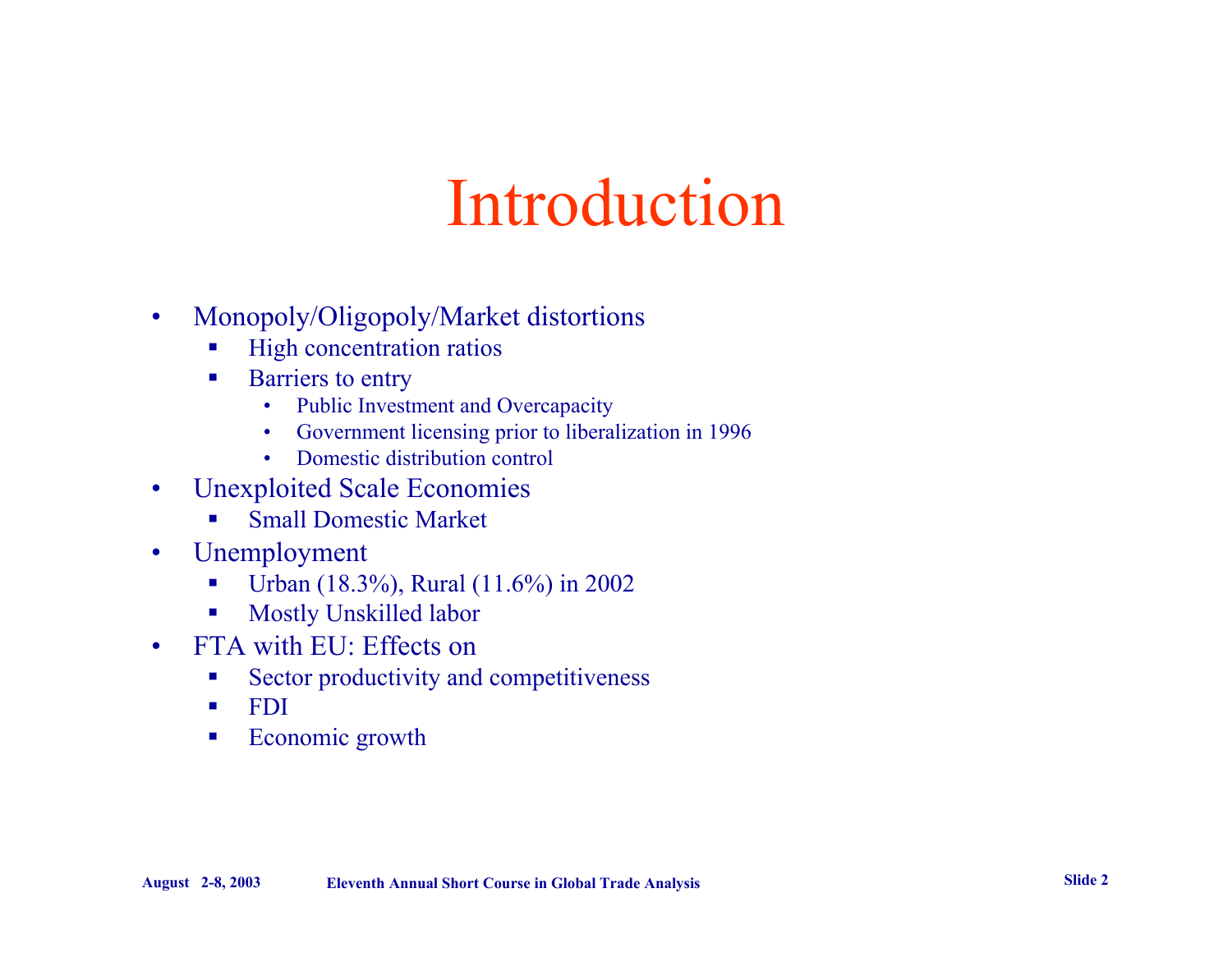### **FTA EXPERIMENT: Elimination of all tariffs on non-food manufacturing products from EU to Morocco**

| <b>PRODUCTS</b>                | <b>MOR</b>       | EU      | <b>ROW</b>       |
|--------------------------------|------------------|---------|------------------|
| <b>Meat products</b>           | $\boldsymbol{0}$ | $-38.8$ | $\boldsymbol{0}$ |
| Vegetable oils & fat           | $\overline{0}$   | $-8.4$  | $\overline{0}$   |
| <b>Dairy products</b>          | $\overline{0}$   | $-32.8$ | $\overline{0}$   |
| <b>Sugar</b>                   | $\boldsymbol{0}$ | $-57.5$ | $\boldsymbol{0}$ |
| <b>Other food products</b>     | $\overline{0}$   | $-20.4$ | $\overline{0}$   |
| <b>Beverages &amp; Tobacco</b> | $\theta$         | $-22.8$ | $\overline{0}$   |
| <b>Textiles</b>                | $\boldsymbol{0}$ | $-23.2$ | $\overline{0}$   |
| <b>Wearing apparel</b>         | $\boldsymbol{0}$ | $-24.9$ | $\overline{0}$   |
| <b>Wood products</b>           | $\overline{0}$   | $-32.8$ | $\overline{0}$   |
| <b>Paper &amp; Publishing</b>  | $\boldsymbol{0}$ | $-28.6$ | $\overline{0}$   |
| <b>Chemical products</b>       | $\overline{0}$   | $-23.3$ | $\overline{0}$   |
| <b>Metal products</b>          | $\theta$         | $-23.5$ | $\overline{0}$   |
| <b>Motor vehicles</b>          | $\mathbf{0}$     | $-21.2$ | $\boldsymbol{0}$ |
| <b>Light manufacturing</b>     | $\overline{0}$   | $-10.6$ | $\overline{0}$   |
| <b>Other manufacturing</b>     | $\overline{0}$   | $-29.7$ | $\overline{0}$   |

**August 2-8, 2003 Eleventh Annual Short Course in Global Trade Analysis Slide 3**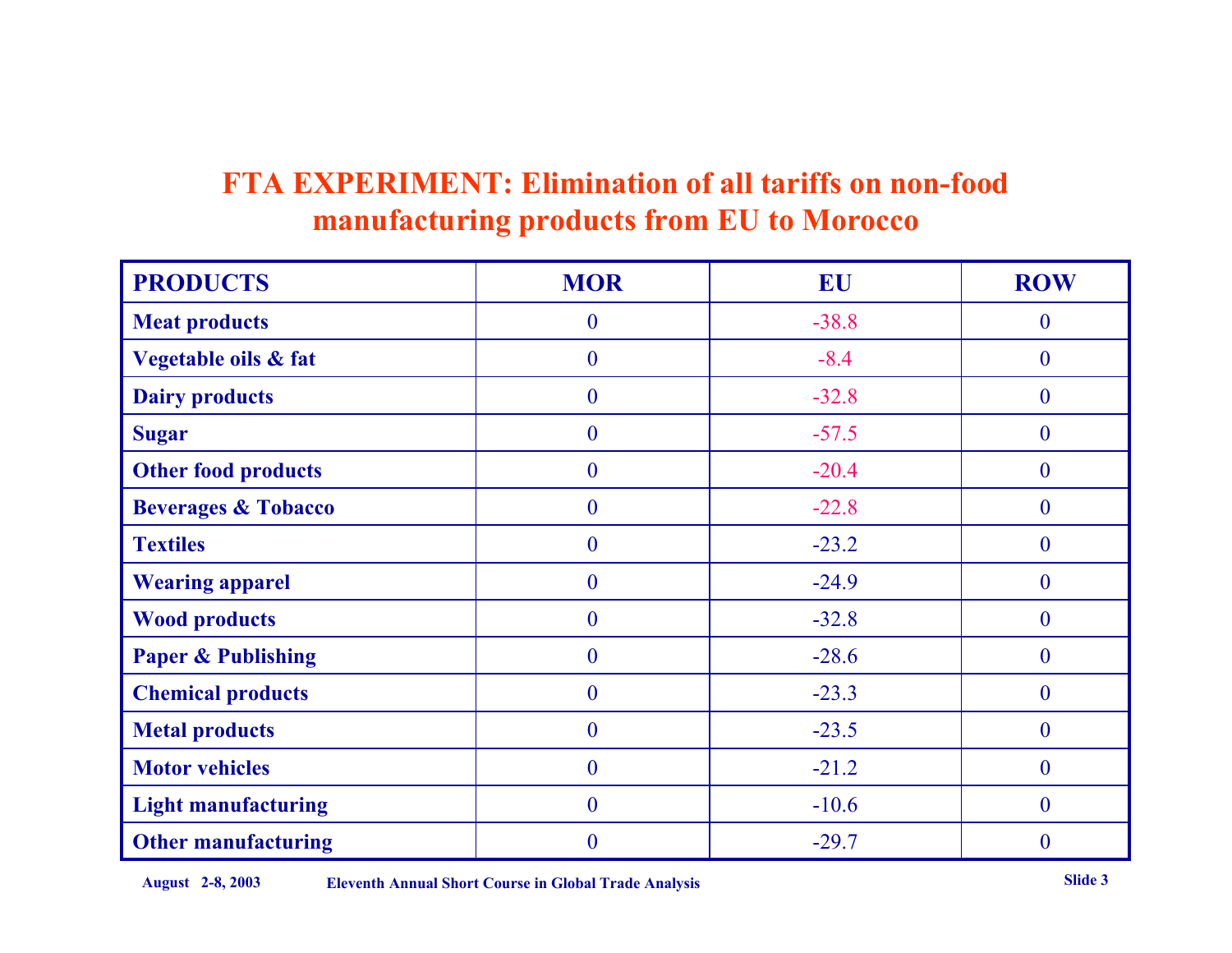### **AGGREGATE EFFECTS OF TRADE LIBERALIZATION ON MOROCCO**

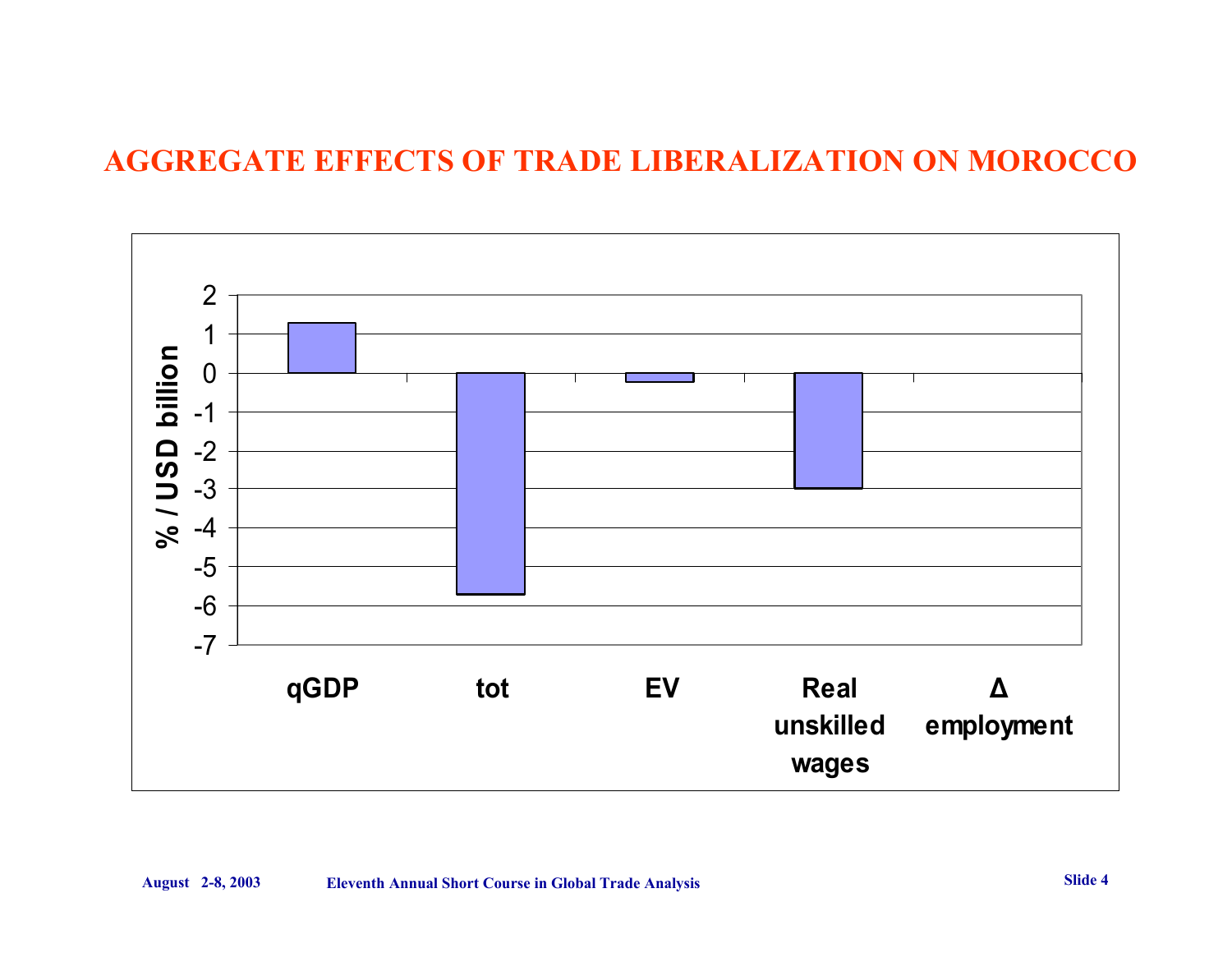### **WELFARE EFFECTS OF TRADE LIBERALIZATION ON MOROCCO: PERFECT COMPETITION-CRTS**

#### **Welfare**

| <b>Total Welfare</b>           | $-235.2$ |
|--------------------------------|----------|
| Allocative Efficiency alloc A1 | 507.9    |
| Labor Endownments endw B1      |          |
| Scale economies tech C1        |          |
| Terms of Trade tot E1          | -743     |

### **Allocative Efficiency Components**

| <b>Allocative Efficiency</b> | 507.9   |
|------------------------------|---------|
| Profit shifting A211         | 0.0     |
| Input tax inputtax           | $-40.0$ |
| Consumption tax contax       | $-51.2$ |
| Export tax xtax              | 140.6   |
| Import tax mtax              | 458.6   |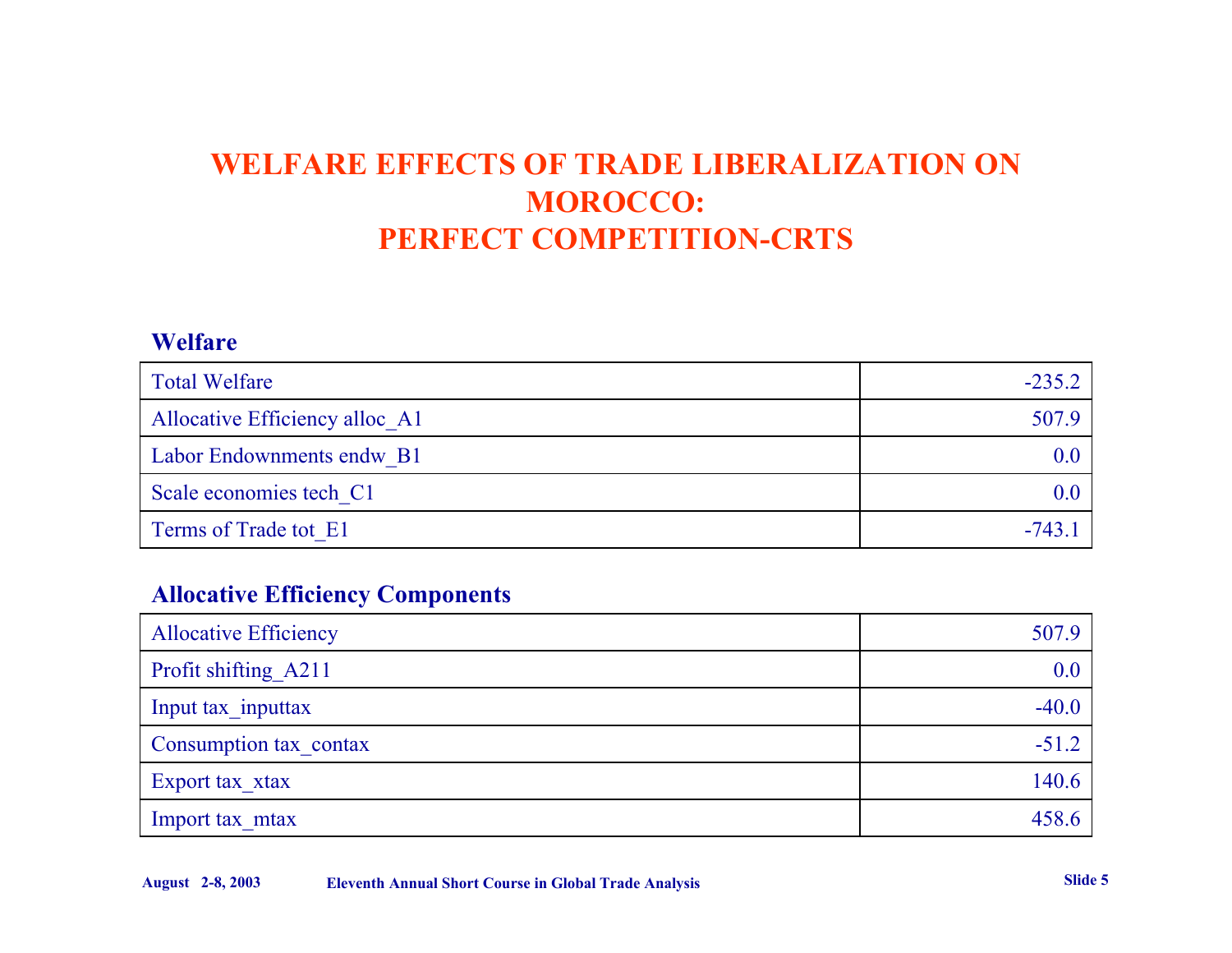## **Introducing increasing returns to scale and non-zero profits (still no entry, full employment, and tax replacement)**

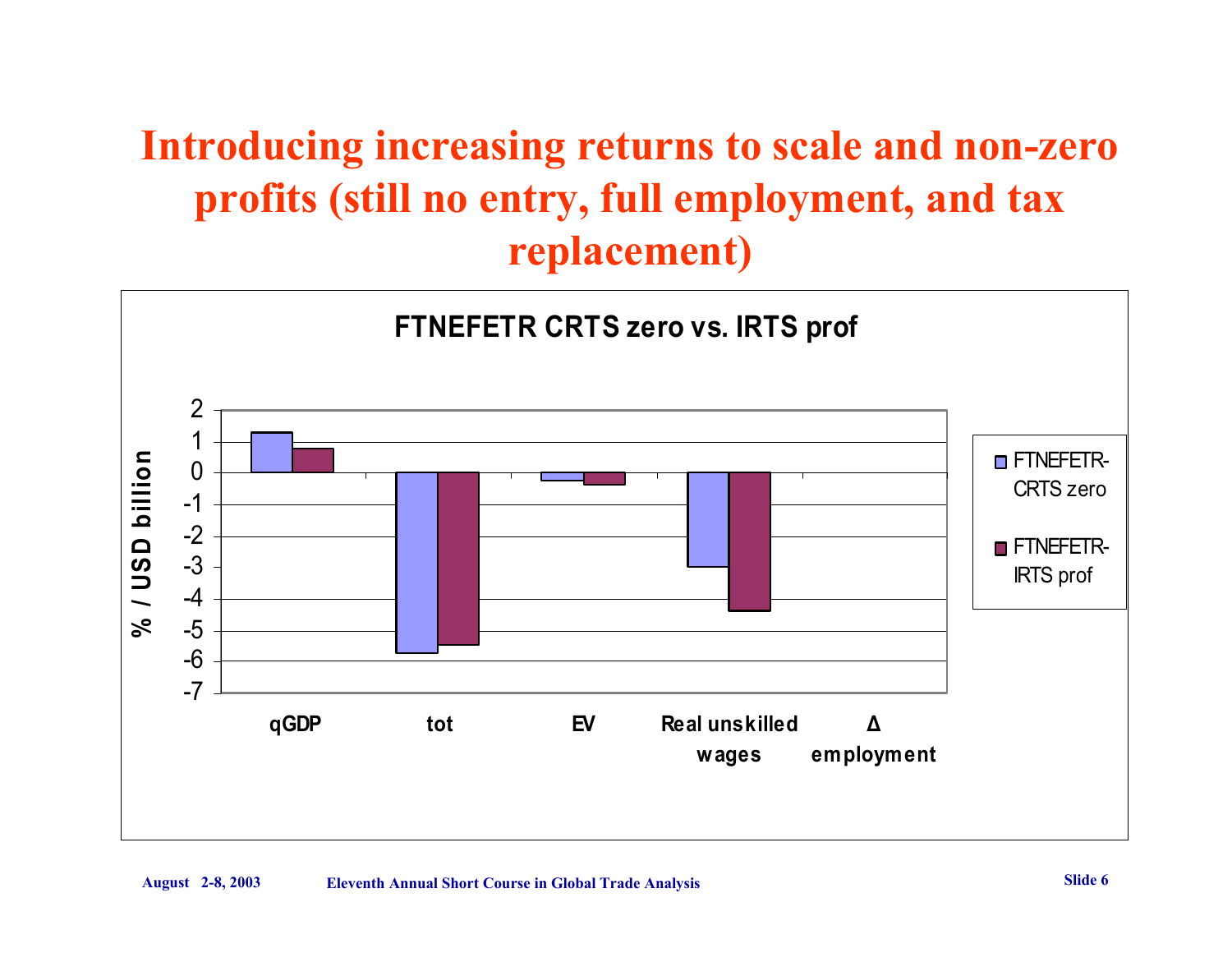### **Scale and profit shifting effect**

*dV/VE = tdm – mdp + [p + t – a]dX - Xaxdx*

| <b>Total EV</b>       | <b>USD bill.</b> | <b>Allocative eff.</b> | <b>USD bill.</b> |
|-----------------------|------------------|------------------------|------------------|
| Allocative efficiency | 424.7            | <b>Profit shifting</b> | $-29.8$          |
| <b>Scale effect</b>   | $-115.7$         | Input tax              | $-27.6$          |
| Terms of trade        | $-692.7$         | Consumption tax        | $-84.4$          |
| <b>Total EV</b>       | $-383.8$         | Export tax             | 124.7            |
|                       |                  | Import tax             | 441.8            |
|                       |                  | Total allocative eff.  | 424.7            |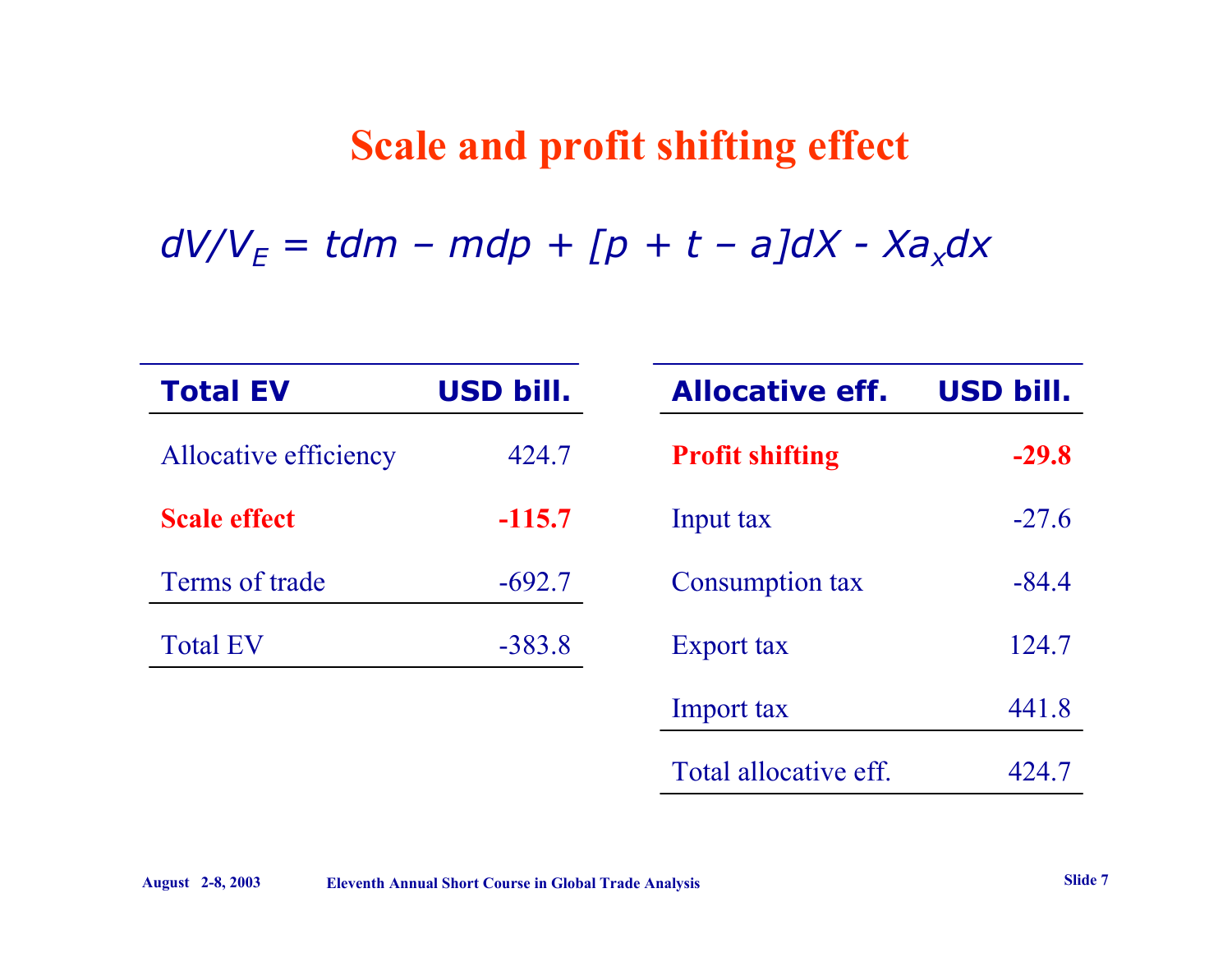## **Scale and profit shifting effect by sector**

|               |      | <b>Output</b> | <b>Scale effects</b> | <b>Profit shifting</b> |
|---------------|------|---------------|----------------------|------------------------|
| <b>Sector</b> | P/AC | % change      | USD bill.            | USD bill.              |
| mtp           | 0.87 | $-15.02$      | $-0.3$               | 0.2                    |
| vof           | 1.01 | 0.49          | 0.1                  | $\mathbf 0$            |
| drp           | 1.15 | $-19.43$      | $-6.8$               | $-6.8$                 |
| sgp           | 1.3  | $-1.43$       | $-0.9$               | $-3.6$                 |
| ofp           | 0.97 | $-0.45$       | $-1.2$               | 0.5                    |
| btp           | 1.62 | 1.74          | 0.4                  | 3.2                    |
| txt           | 0.89 | $-2.2$        | $-4.4$               | 3.5                    |
| wal           | 0.87 | 6.75          | 81.8                 | $-77.3$                |
| wdp           | 1.08 | $-22.97$      | $-15.8$              | $-6$                   |
| pap           | 0.99 | $-14.41$      | $-30.6$              | 5.7                    |
| chm           | 1.06 | $-4.24$       | $-18.0$              | $-6.4$                 |
| mmp           | 1.06 | $-12.55$      | $-35.9$              | $-23.9$                |
| mvt           | 0.86 | $-37.9$       | $-104.9$             | 87.7                   |
| <b>Imn</b>    | 0.99 | 11.41         | 26.0                 | $-1.8$                 |
| omn           | 1.15 | $-11.96$      | $-5.3$               | $-4.8$                 |
| Total         |      |               | $-115.7$             | $-29.8$                |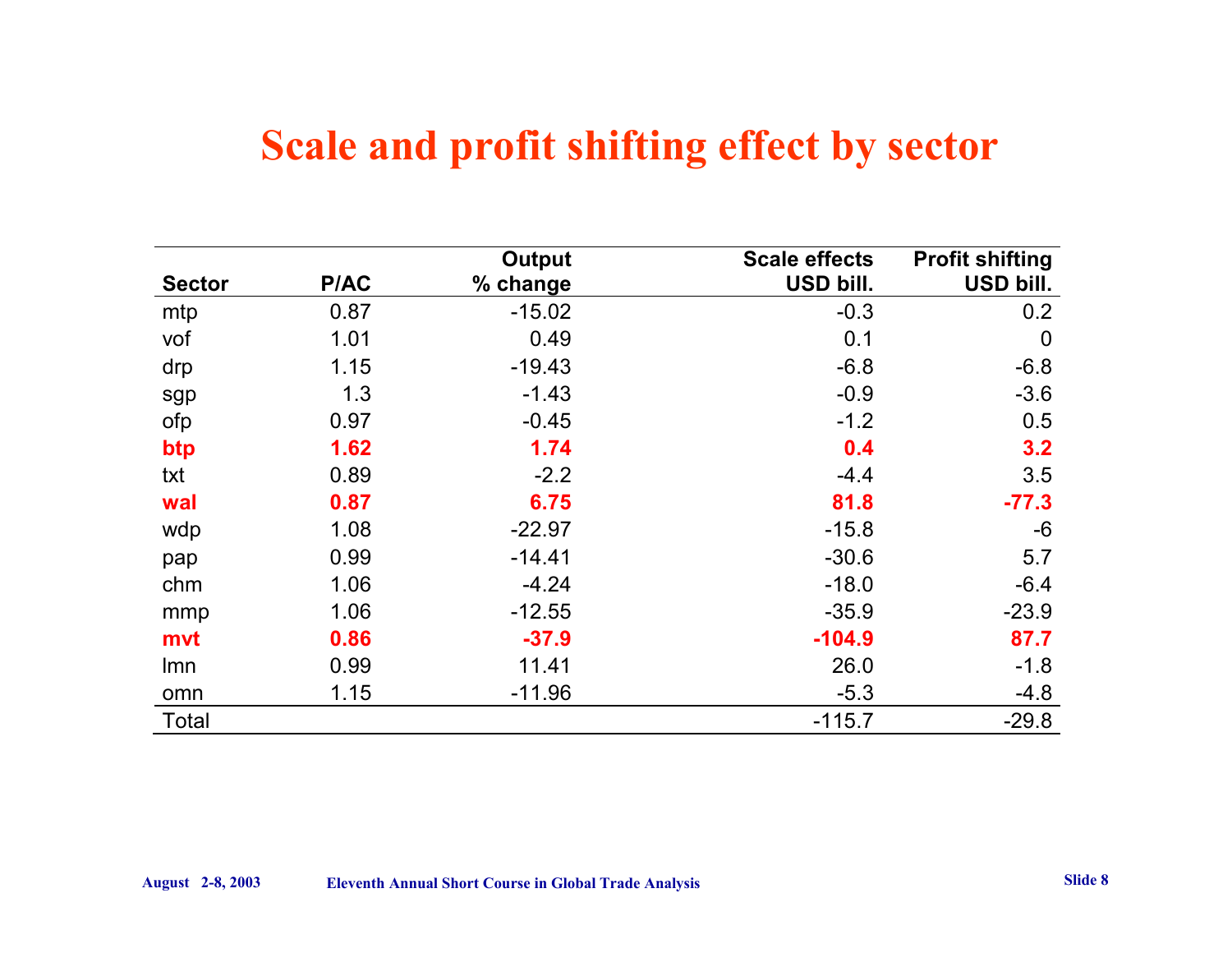# Armington parameters

#### **Aggregate effects of trade liberalization on Morocco**

| Closure                      | Arm        | 2xArm      |
|------------------------------|------------|------------|
| $GDP(\% )$                   | 0.81       | 2.72       |
| Aggregate Imp.(%)            | 32.21      | 83.38      |
| Aggregate Exp.(%)            | 37.96      | 95.87      |
| Terms of trade (%)           | $-5.44$    | $-5.43$    |
| <b>Welfare effects</b>       |            |            |
| <b>Allocative efficiency</b> | 424.666    | 1222.504   |
| <b>Export taxes</b>          | 124.65     | 298.782    |
| Import taxes                 | 441.774    | 1144.526   |
| Labor endowment              | 0          | O          |
| Scale economies              | $-115.684$ | $-186.317$ |
| Terms of trade               | $-620.239$ | $-743.024$ |
| <b>Total Welfare</b>         | -383.765   | 223.232    |

- • Double Armington elasticities (ESUBD & ESUBM)
- • Significant increase in imports and exports
- Total welfare is now positive
- $\bullet$  Welfare component due to scale economies is decreasing – due to decreasing output.
- • Import and export taxes have the main contribution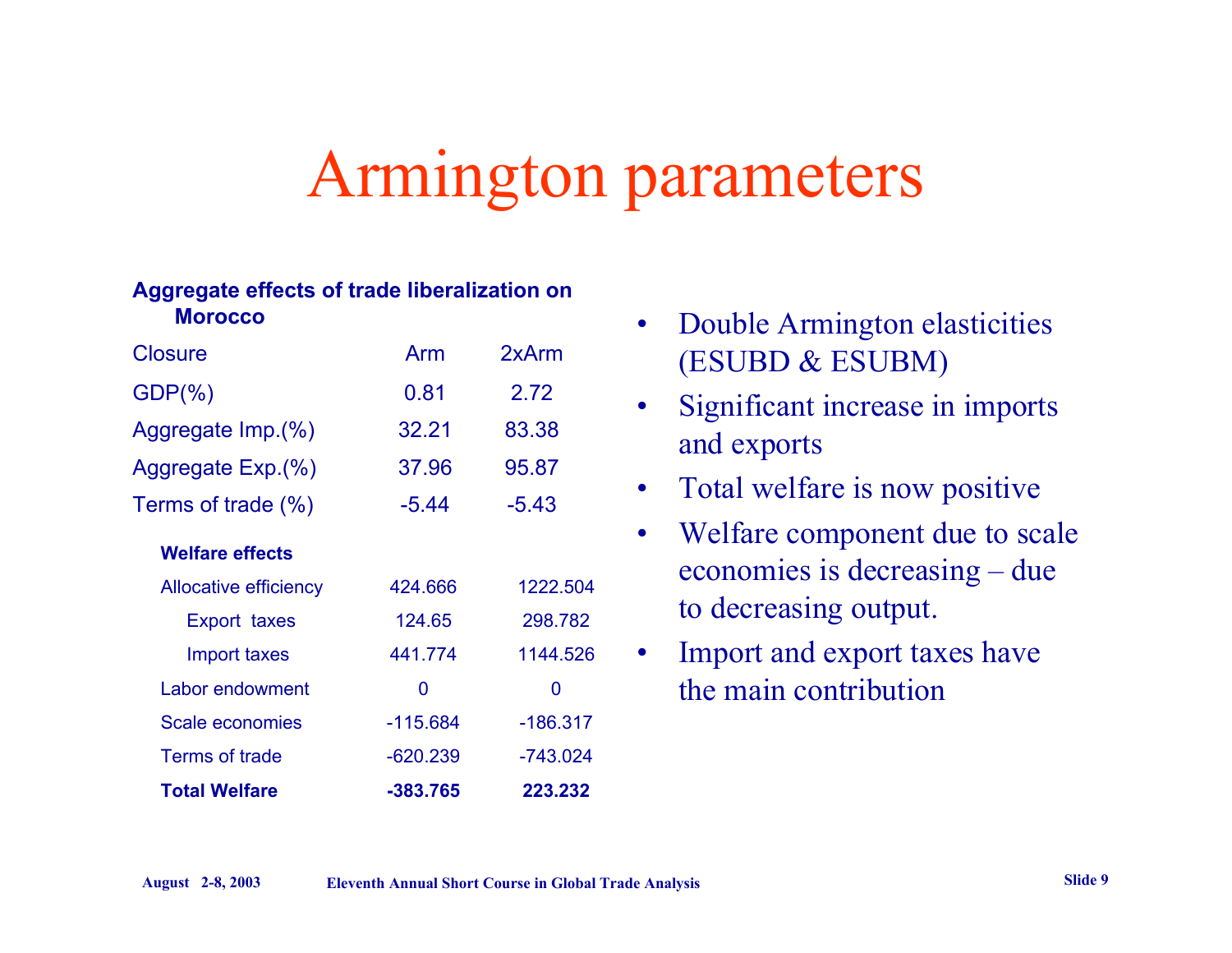## Price linkage

- Intuition: Reduce tariffs => Decrease in price of imports => Decrease in domestic mark-up => Decrease in price of domestic products => Increase in exports
- Chemical Industry (Morocco):
	- $-$  ppm =  $-11.55$ , **ppd = 1.66**, pxw =  $-7.1$ , qo =  $-4.24$
	- $-$  ppd(i,r) = atpd(i,r) + pm(i,r)
	- $\mathcal{L}_{\mathcal{A}}$ pm is not low enough
	- $\mathcal{L}_{\mathcal{A}}$  The industry use high share of imported products (chemicals).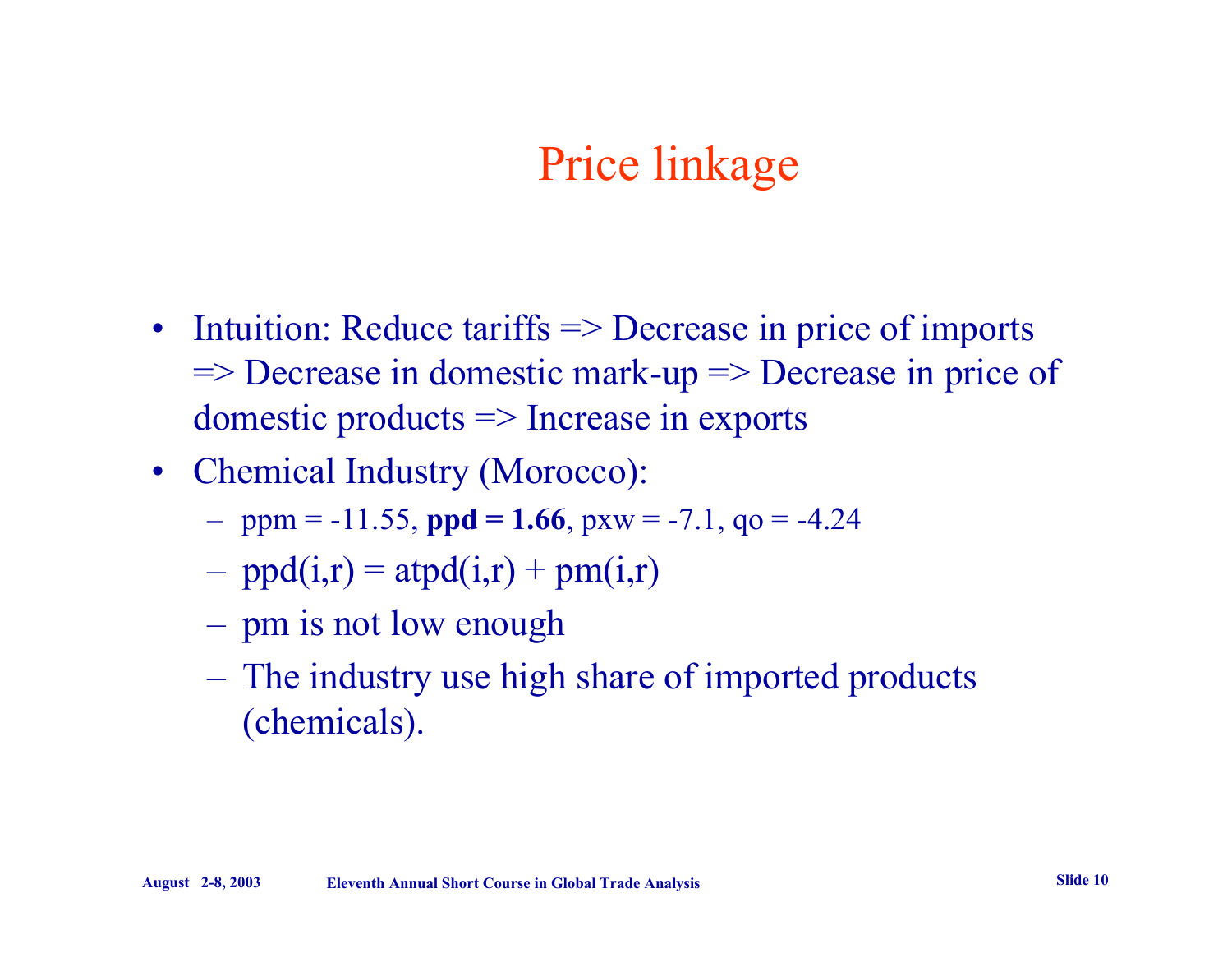# Systematic Sensitivity Analysis

• For total welfare and allocative efficiency standard deviation is high

|                              | Arm        | 2xArm      | 1.5xArm   | Mean      | Std. Dev. |
|------------------------------|------------|------------|-----------|-----------|-----------|
| EV                           | $-383.765$ | 223.232    | $-106.02$ | $-97.85$  | 186.07    |
| <b>Allocative efficiency</b> | 424.666    | 1222.504   | 833.16    | 827.29    | 246.9     |
| <b>Export tax</b>            | 124.65     | 298.782    | 206.47    | 208.47    | 53.87     |
| Import tax                   | 441.774    | 1144.526   | 765.74    | 774.86    | 214.76    |
| <b>Terms of trade</b>        | $-620.239$ | $-743.024$ | $-687.21$ | $-684.98$ | 38.96     |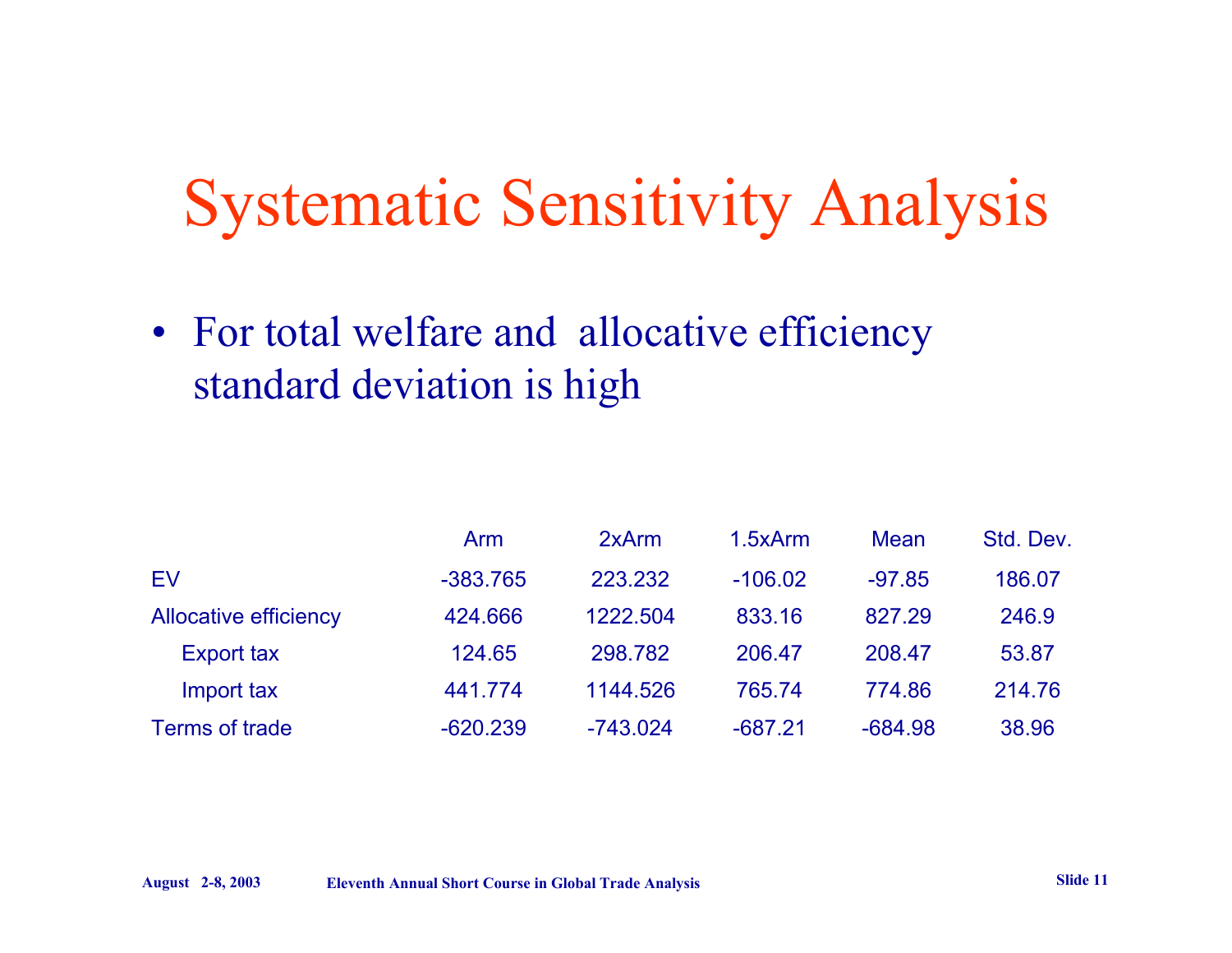# Why Is Fiscal Discipline Important?

- $\bullet$  Initial Budget Deficit of Morocco is \$3.1 billion (prior to implementation of an FTA).
- $\bullet$  An FTA with the EU is potentially beneficial for Morocco for many reasons—Could provide imports to consumers at a lower price.
- $\bullet$  Implementation of the FTA results in a larger budget deficit—tax revenue falls sharply. In the base data, tariff revenue is 68 percent of total tax revenue. This proportion is probably overstated, since income taxes are omitted.
- $\bullet$  As a result of an FTA between Morocco and the EU, Morocco's budget deficit increases by about \$1.8 billion! Welfare falls by \$286 billion, largely due to adverse terms-of-trade effects.
- Need to address increase in deficit—it can't persist in the long run. Deficit must be financed.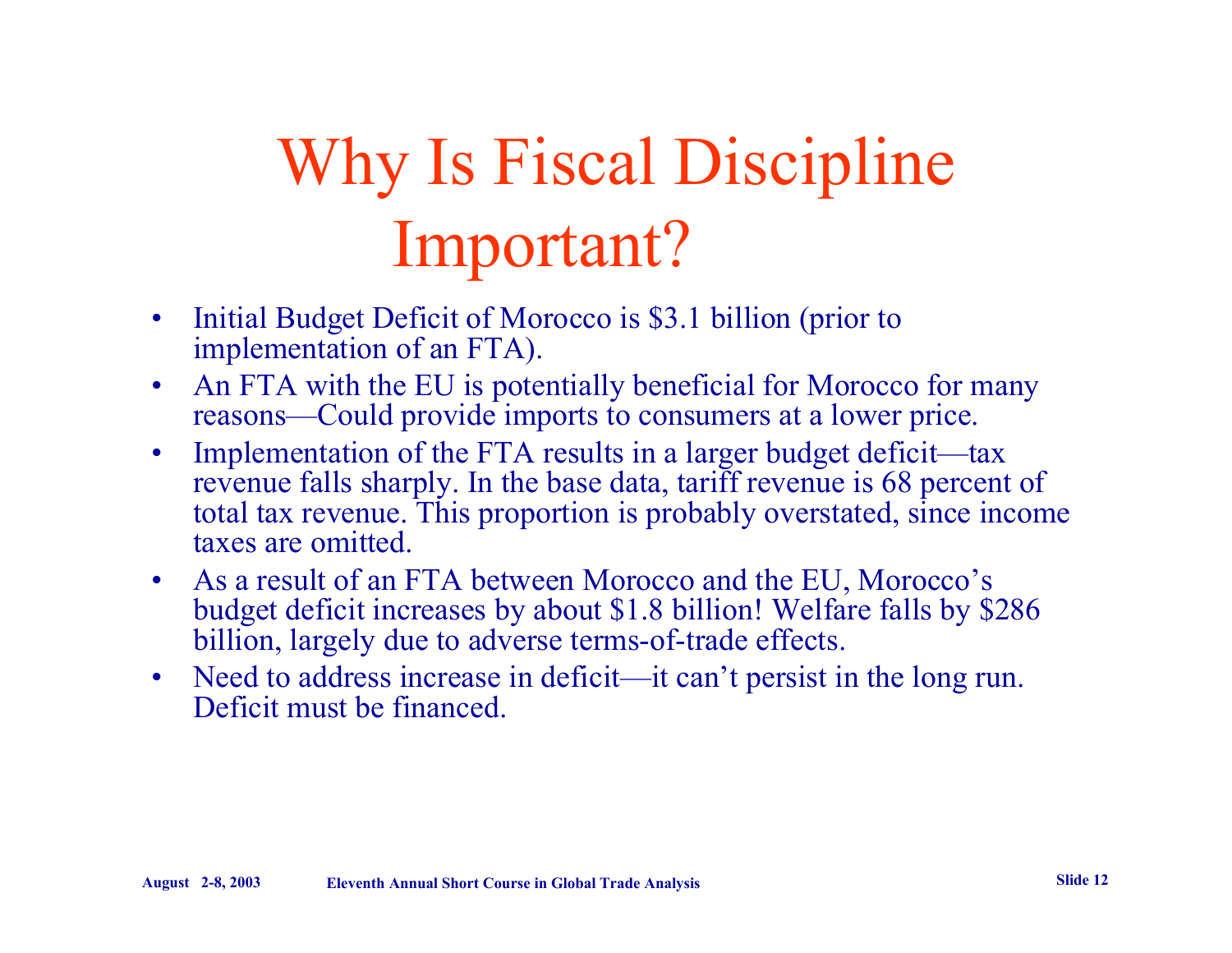# How to Deal With Larger Budget Deficit?

- $\bullet$  One option for Morocco is to participate in FTA, but adjust the consumption tax on both domestic and imported goods to keep revenue to GDP constant.
- $\bullet$  In general, tax reform that encompasses a shift from trade taxes to a broader-based taxes (abstracting from TOT effects) would be desirable.
- $\bullet$  There is a slight reduction in the budget deficit compared to the initial situation: the higher revenue from the consumption tax is offset to some degree by the negative scale effects.
- $\bullet$  The welfare loss is larger with tax replacement: 383.8 compared to 286.9 with no replacement. This is because the rise in the consumption tax is distorting. Note that it reduces real wages, as a result of an increase in the CPI.
- $\bullet$  Are there other options that preserve fiscal discipline, while maximizing the benefits from the FTA?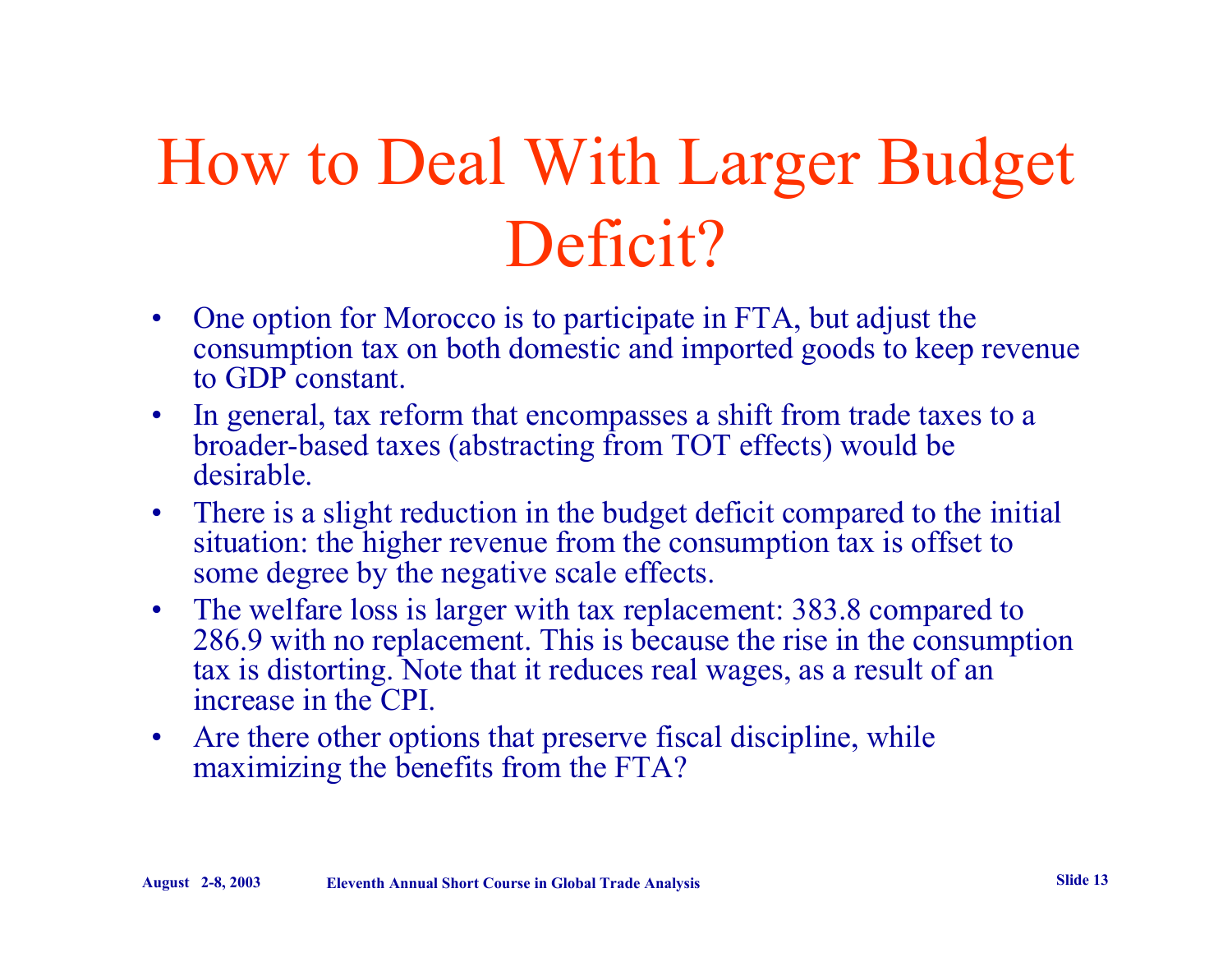# Capital Inflows

- • One possibility would be for Morocco to borrow from abroad. Not promising since it is not possible to model a foreign transfer in an satisfying way.
- • Alternative is to assume that the FTA induces direct foreign investment—the capital stock increases in Morocco.
- $\bullet$  Modelled a 10 percent increase in the capital stock. In this scenario, Morocco would enjoy a substantial welfare gain as a result of the increase in the endowment of capital, despite the TOT loss. (Capital infusion raises the marginal product of labor.) However, the government budget deficit actually widens further, to \$4.7 billion (from the initial deficit of \$3.1 billion). Government spending rises with income, but with no income taxes, not much revenue gain. In addition, Morocco loses tariff revenue.
- $\bullet$  There is a consumption tax in place, but revenue from this source only partially compensates for the increase in government spending because of the pattern of sectoral output changes. Output of some highly taxed sectors actually contracts, while some expand.
- • Does not seem like a promising approach. Therefore the next two presentations will examine two other alternatives: the possibility of introducing income taxes and changes in government spending.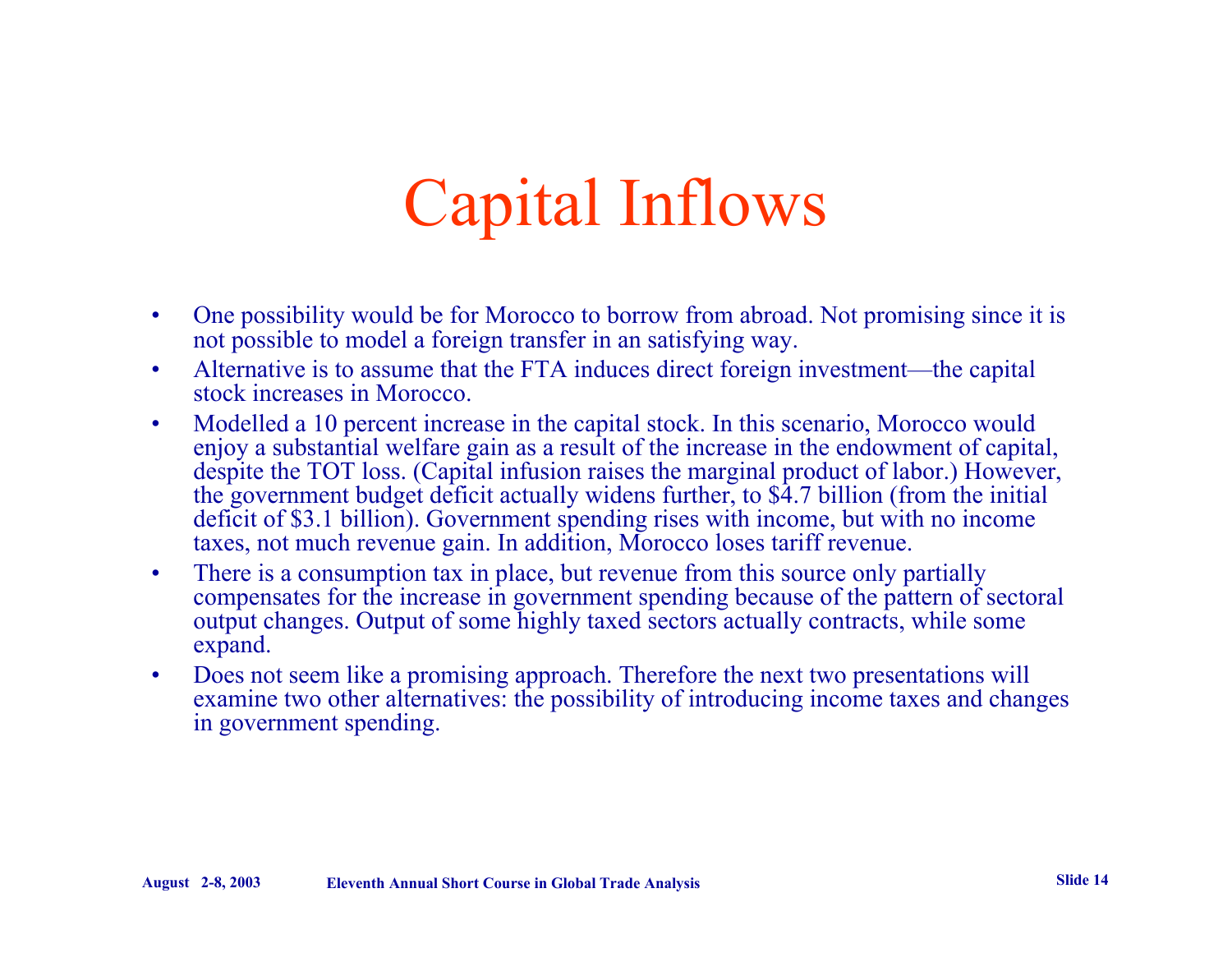# Reduction in Government Spending

#### •**Closure**

- No tax replacement
- Real government expenditure exogenous
- $\bullet$  Experiment
	- Shock ug by -10%
- $\bullet$  Results: +Welfare (Allocative efficiency)
	- Consumption taxes
		- Income shifts from government to private sector
		- Gov. consumption not taxed, private consumption taxed
	- Profit-shifting
		- Sectoral composition of priv. consumption differs from gov. consumption
		- Most profit-making sectors expand and loss-making contract
- $\bullet$  Reference experiment: No liberalization, shock ug by -50%
	- Less positive allocative efficiency effect (Mtax!)
	- Less negative scale effect
	- No terms of trade effect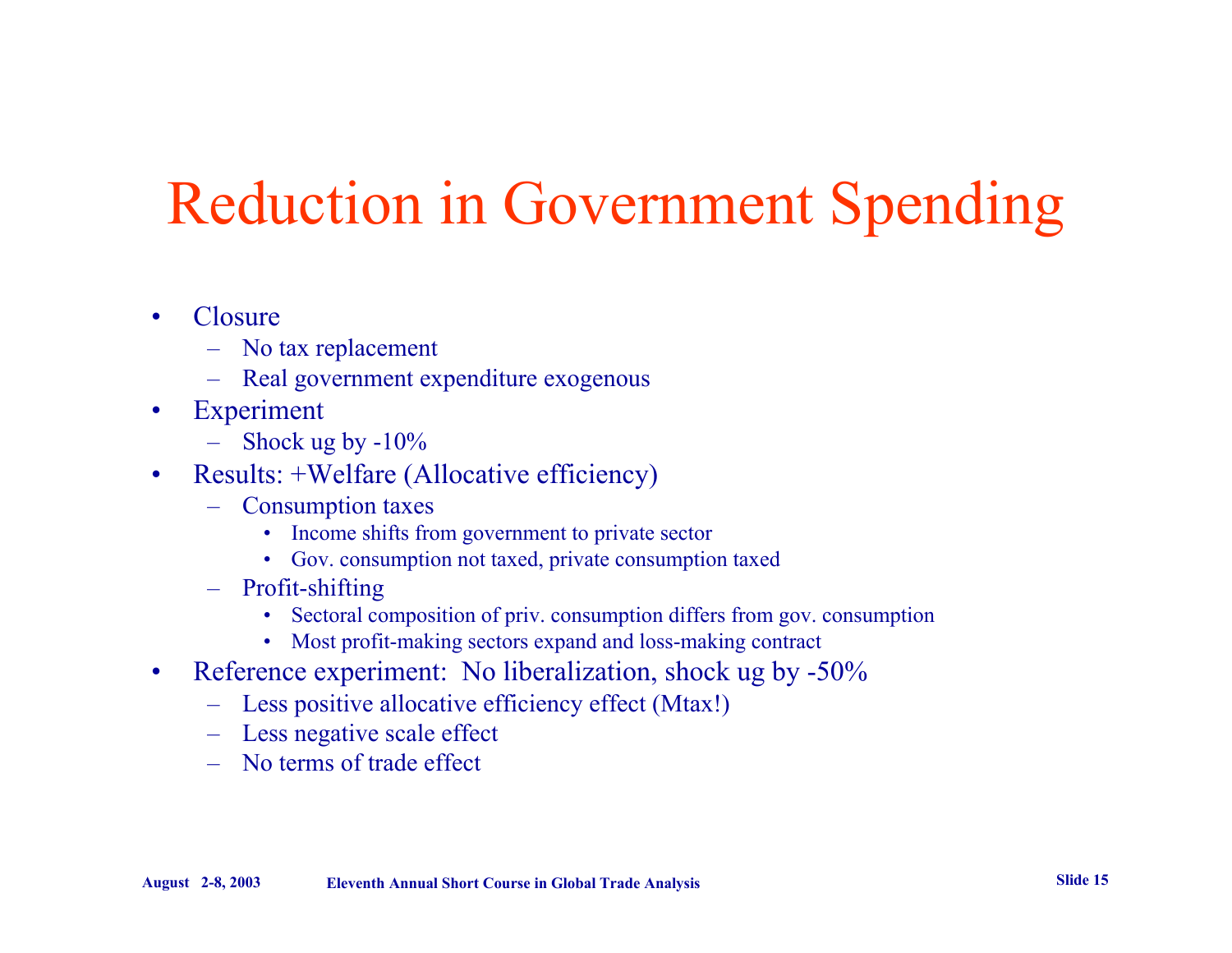#### **Government Consumption by Sector**



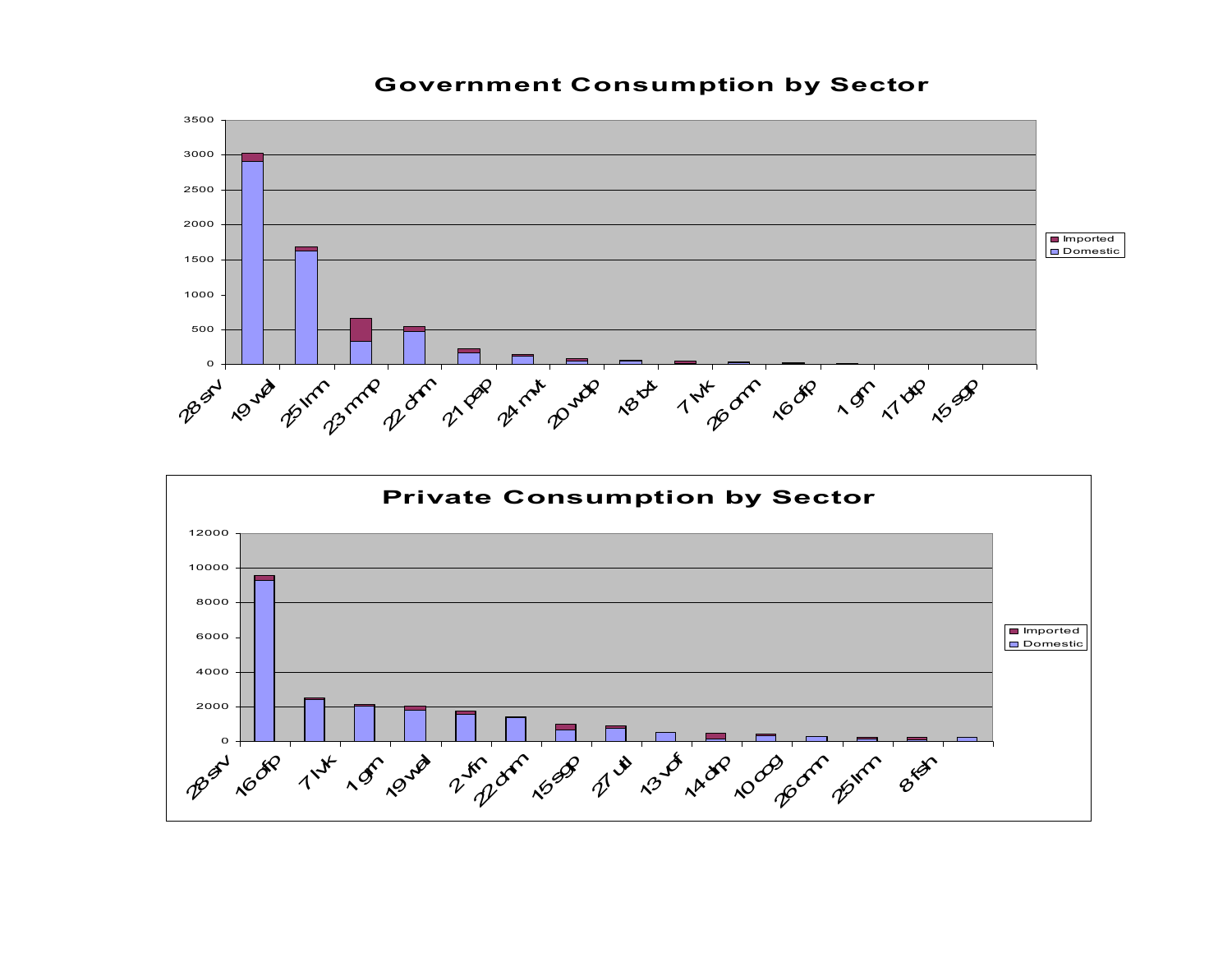### Profit-Shifting

| mtp | 0.25    | loss |
|-----|---------|------|
| vof | 0.95    | prof |
| drp | 0.92    | prof |
| sgp | 1.33    | prof |
| ofp | 0.99    | loss |
| btp | 0.06    | prof |
| txt | -0.4    | loss |
| wal | $-1.67$ | loss |
| wdp | $-0.08$ | prof |
| pap | $-0.52$ | prof |
| chm | 0.14    | prof |
| mmp | $-0.99$ | prof |
| mvt | $-0.15$ | loss |
| lmn | -1.1    | loss |
| omn | 0.45    | prof |
| utl | 0.87    | prof |
| Srv | 0.05    | prof |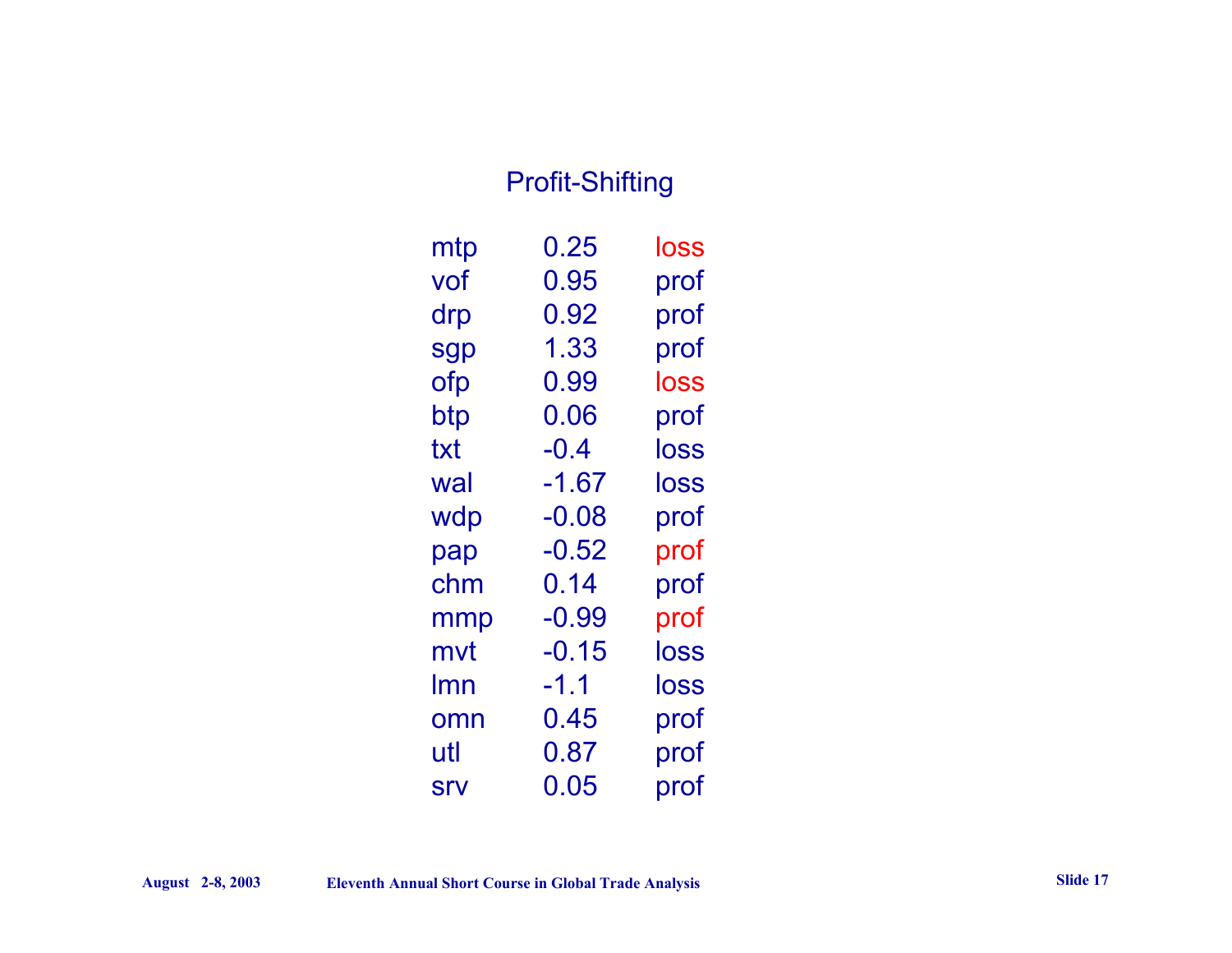

| 800                         |          |                            |              |                 |            |  |
|-----------------------------|----------|----------------------------|--------------|-----------------|------------|--|
| 600                         |          |                            |              |                 |            |  |
| 400                         |          |                            |              |                 |            |  |
| 200                         |          |                            |              |                 |            |  |
| $\mathbf{o}$                |          |                            |              |                 |            |  |
| $-200$                      |          |                            |              |                 |            |  |
| $-400$                      |          |                            |              |                 |            |  |
| -600                        |          |                            |              |                 |            |  |
| $-800$                      |          |                            |              |                 |            |  |
|                             | alloc_A1 | $\mathbf{2}$<br>$endw$ $B$ | 3<br>tech_C1 | 4<br>$pop$ $D1$ | $5$ tot_E1 |  |
| Liberalization              | 856.23   | $\Omega$                   | $-277.44$    | $\Omega$        | $-613.26$  |  |
| No liberalization<br>a sa B | 288.32   | $\Omega$                   | $-126.82$    | $\Omega$        | $-29.63$   |  |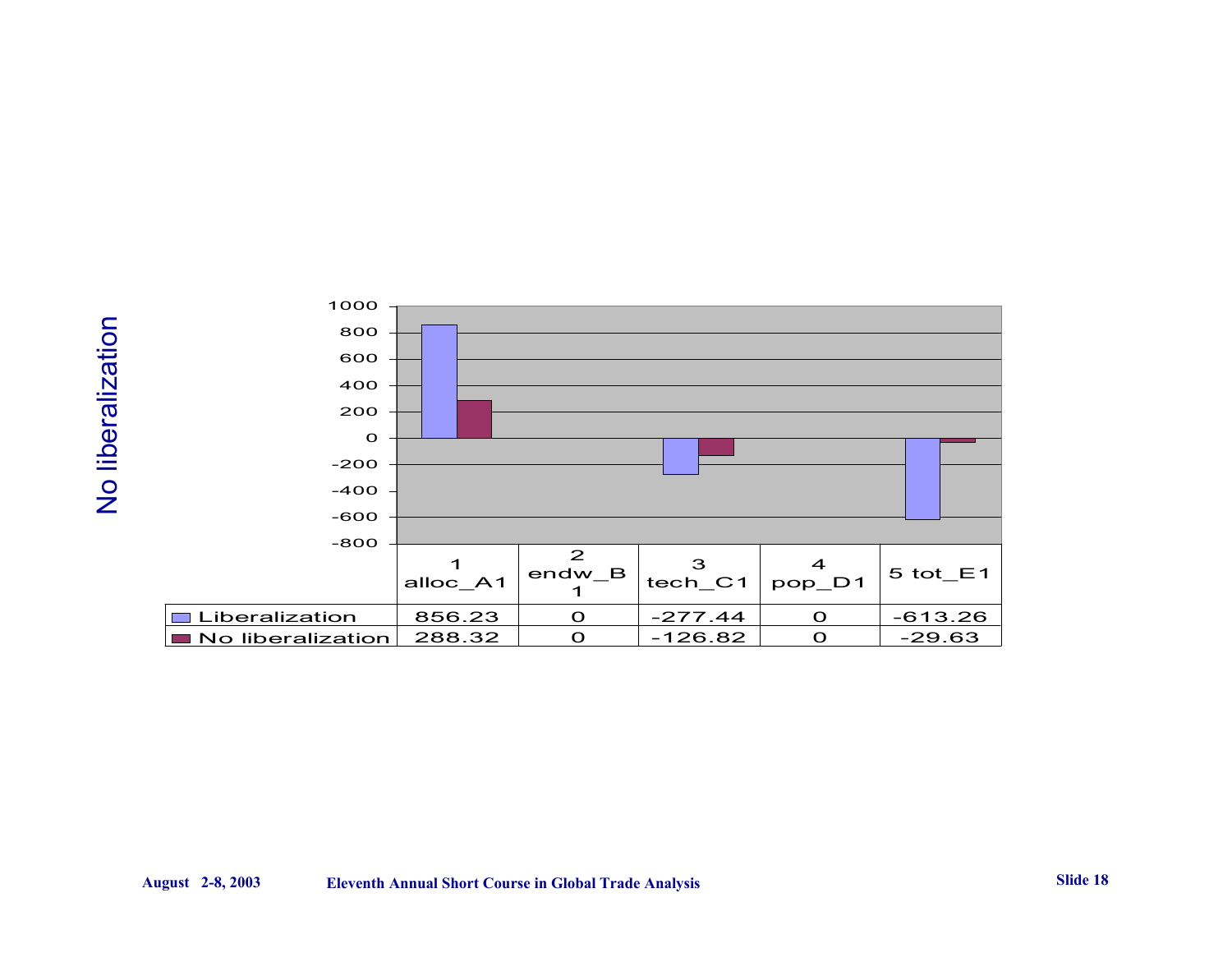## **Tax replacement: consumption vs. income tax?**

- $\bullet$  FTA reduces welfare but even more so with consumption tax replacement…
- •• Assume we care about tax replacement
- •Why welfare falls?
- •In FTA tariff revenue replaced with uniform increase in power of consumption tax (*9.43*%)
- $\bullet$ Initial cons tax rates differ by sector  $\rightarrow$  percentage increase in tax higher in sectors with initially higher taxes
- $\bullet$ Allocative welfare loss of *US\$ 132mln*
- •Any better ways of tax replacement in this version of GTAP?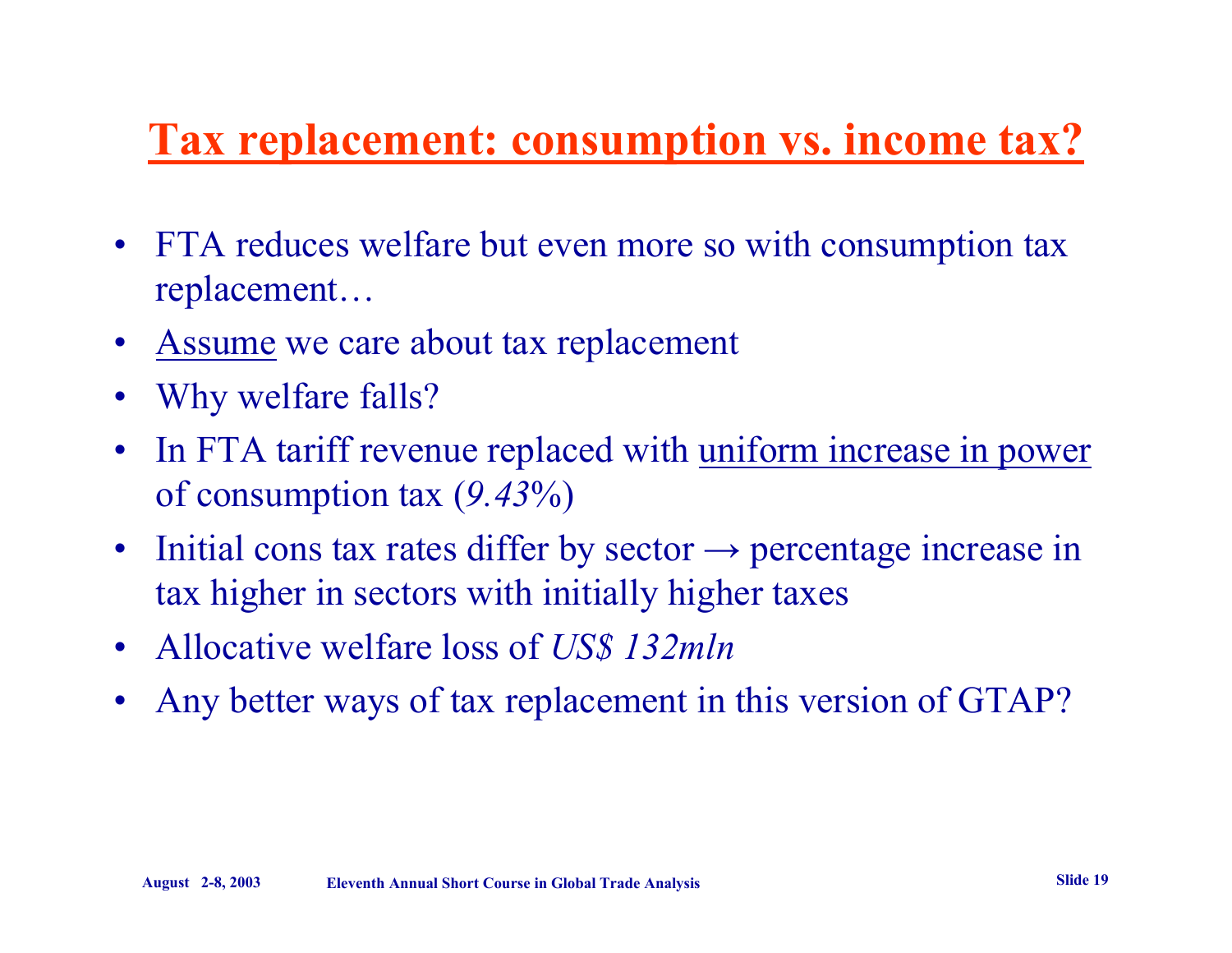## **Idea**

- •Keep ratio of tax revenue to income fixed
- $\bullet$  Gradually replace consumption tax with a uniform income tax on all primary factors



- $\bullet$ Income tax of  $1\%$ ,  $2\%$ , ... crowding out consumption tax
- •What are welfare implications of new replacement policy?
- •What do we expect? …
- $\bullet$  Gradual removal of initial distortion associated with replacement by consumption  $tax - here$  income  $tax$  "taxes" the whole economy equally (no new distortion)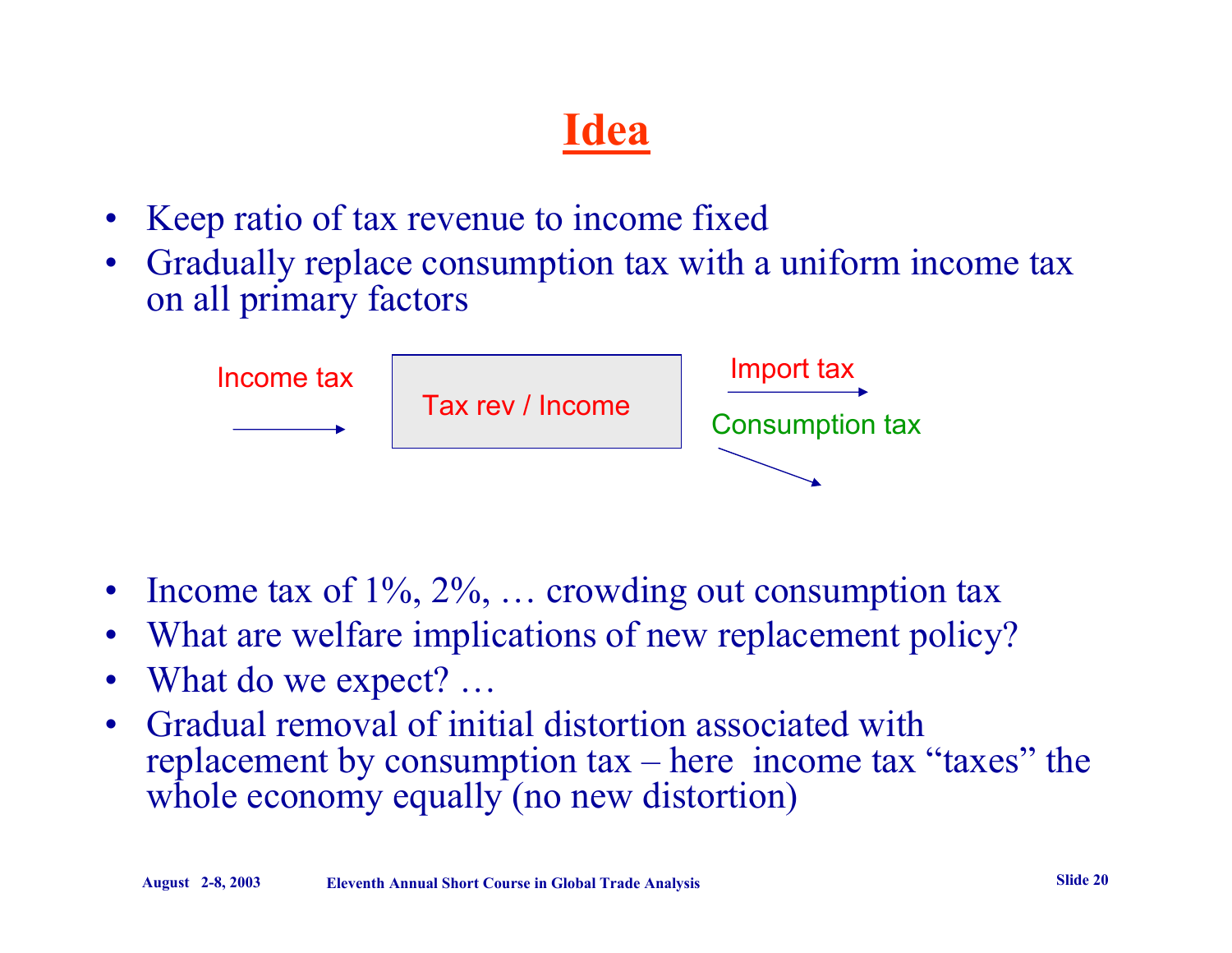### **Conclusions**

- • We can do better with uniform income tax!
- • But it is not directly the income tax that improves allocation
- • It crowds out the consumption tax preserving revenue
- • Smaller consumption tax smaller distortions within economy (to do with cons tax change specification)
- • But careful of subsidizing consumption
- •We still cannot do better than without tax replacement
- • Replacement comes at a cost but design of replacement matters!



**Income tax (% rate)**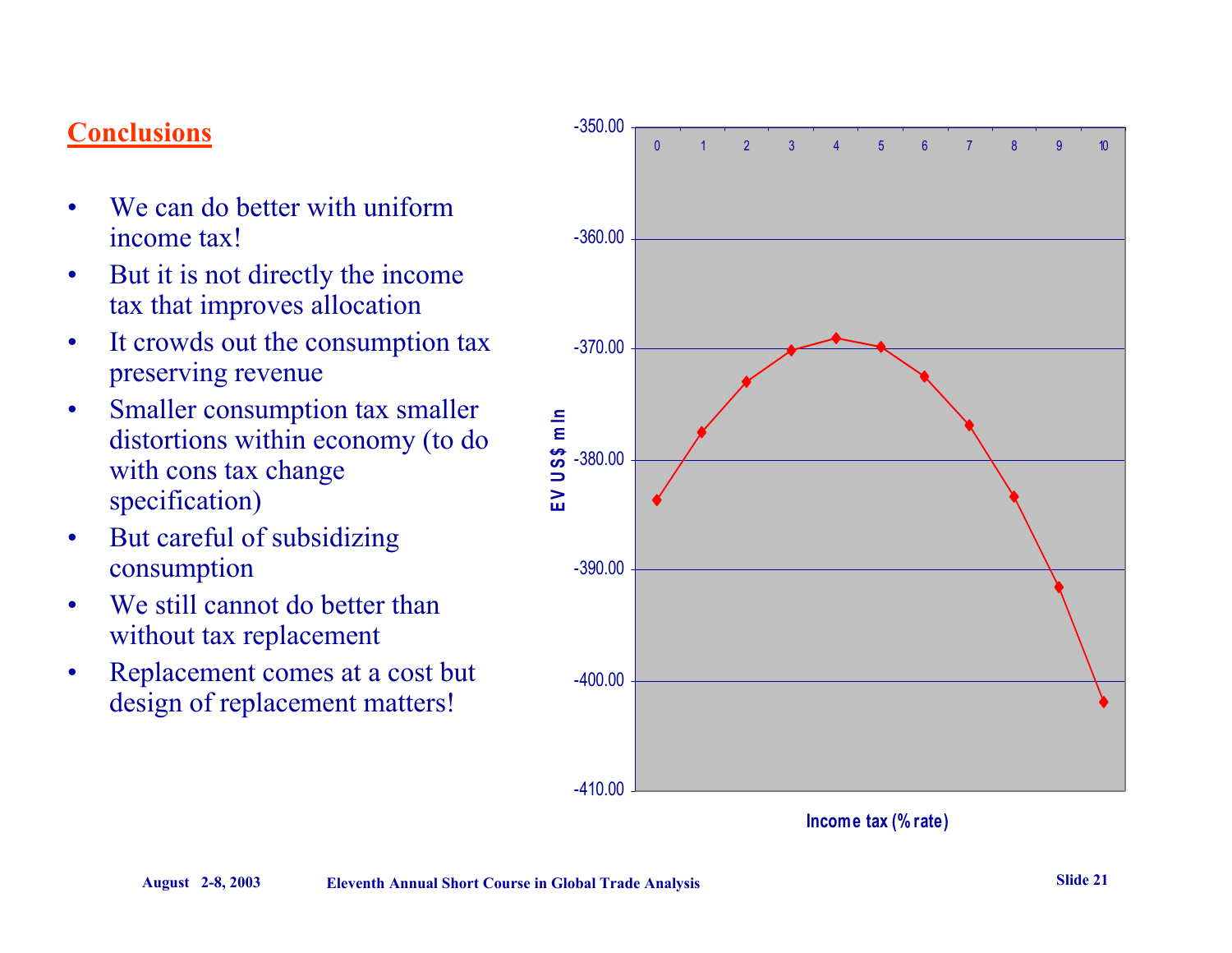### **Introducing unemployment to unskilled labour (no entry/exit of firms)**

Three cases:

- •The benchmark with full employment (FTNEFETR-IRTS prof)
- •Tax replacement (FTNEUNTR)
- •No tax replacement (FTNEUNNR)

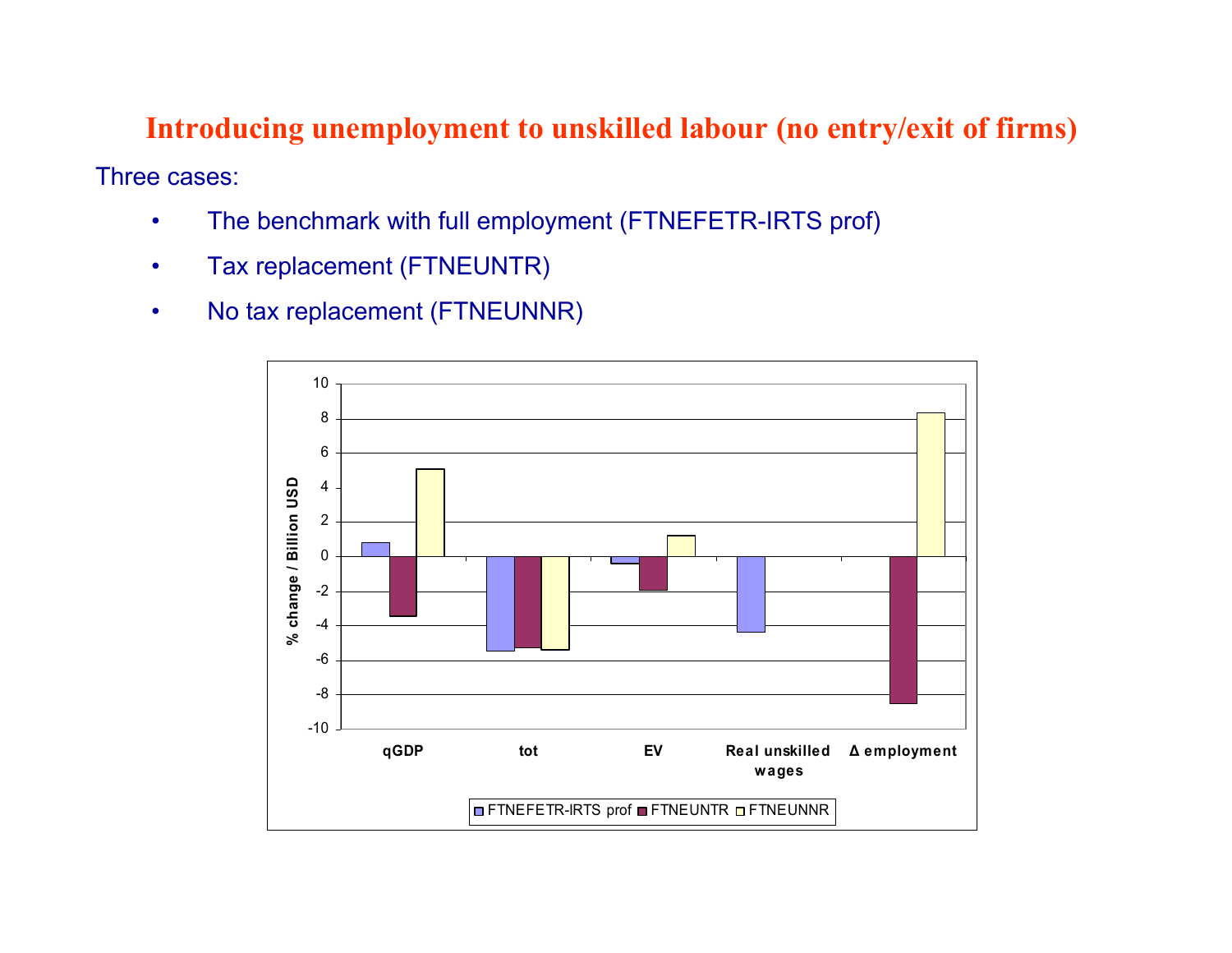### **Unemployment with tax replacement**

Unemployment of unskilled workers is high in Morocco due to policy-induced minimum real wage => fix real wage and remove full employment assumption for the unskilled

- •GDP =  $-3,4%$  = large decline & change of sign
- •Terms of trade = minor change
- • EV = large decline
	- •primarily due to labour endowment
- • Real factor returns = decreasing
	- • $Land = -16,3%$
	- •Unskilled labour = 0 (exog.)
	- •Skilled labour = -7,9%
	- •Capital  $= -8.8%$
	- •Natural resources = -6,5%
- •Government budget is balanced through a consumption tax
- •Employment change (unskilled) = -6,9%

So, the shock cannot effect the real wage – instead it increases the unemployment rate. The demand for unskilled labour is going down in almost all sectors leading to a lower return from the other endowment factors. All together the rigidities in the labour market is leading to a worse situation than with full employment / flexible wages.

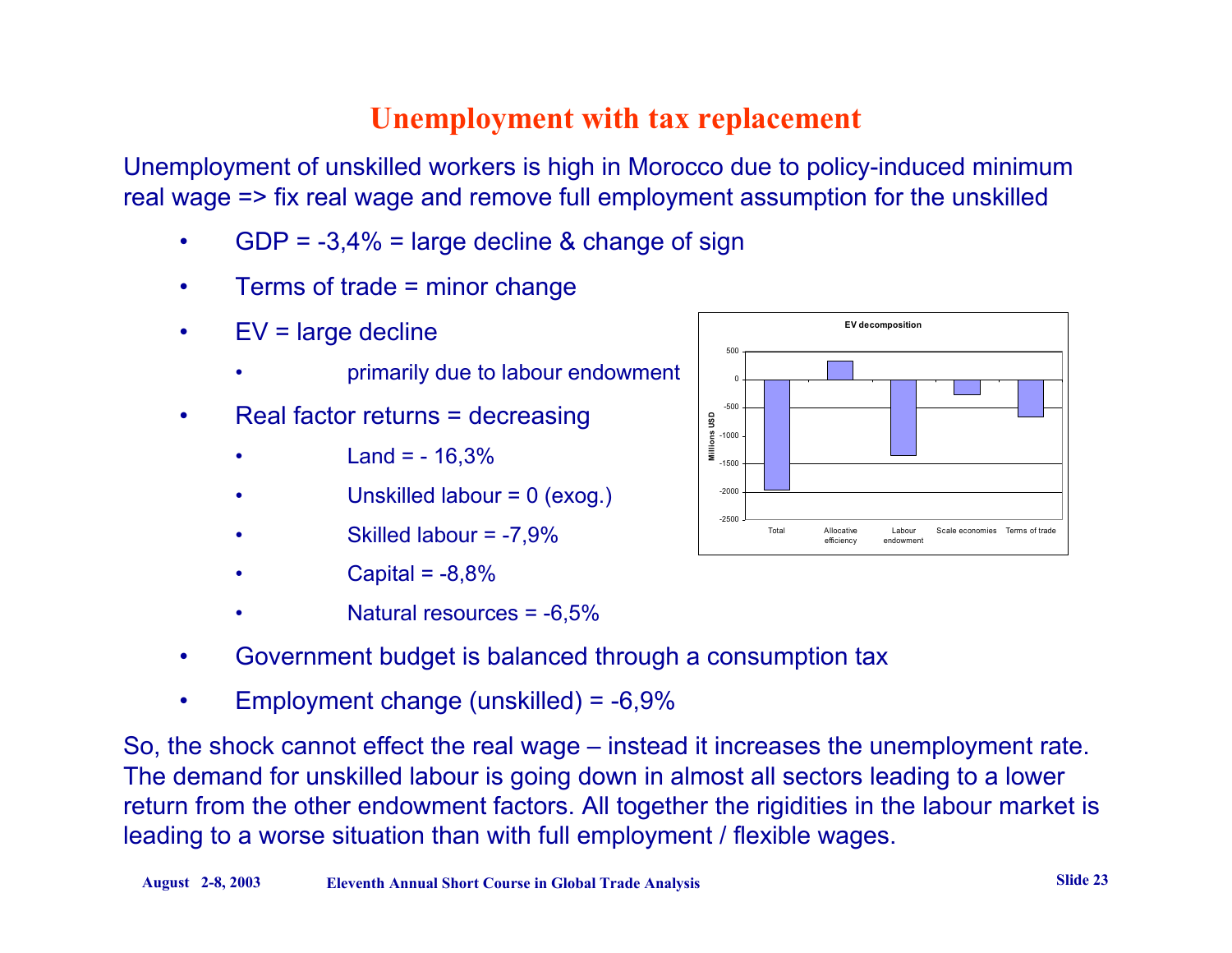### **Unemployment with NO tax replacement vs. tax replacement**

The solution to all problems……..

- •GDP = 5,0% = large increase & change of sign
- •Terms of trade = minor change
- •EV = large increase

•

- •primarily due to labour endowment
- • Real factor returns = increasing
	- • $Land = 17,3%$
	- •Unskilled labour = 0 (exog.)
	- •Skilled labour = 8,1%
	- •Capital =  $7,7%$
	- •Natural resources = 12,5%



Employment change (unskilled) = 8,3%

Compared to the case with tax replacement the government is now doing a fiscal expansion. Furthermore the wage to unskilled workers compared to other countries declines. So, this is the solution to Morocco's problems!

**August 2-8, 2003 Eleventh Annual Short Course in Global Trade Analysis Slide 24** or, might the World Bank have a second opinion on that?

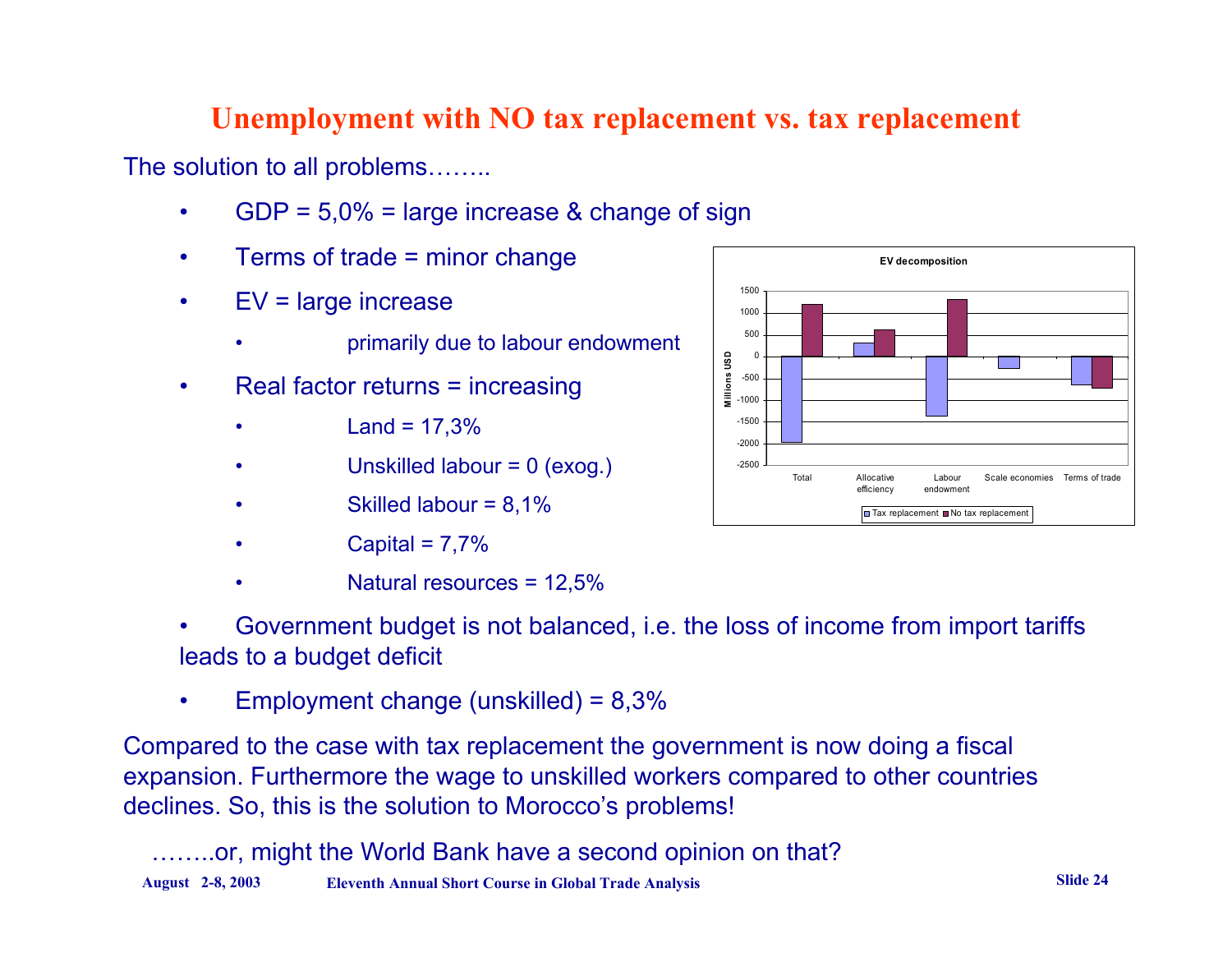# Introducing entry and exit

### **ftnefetr vs. ftENfetr**

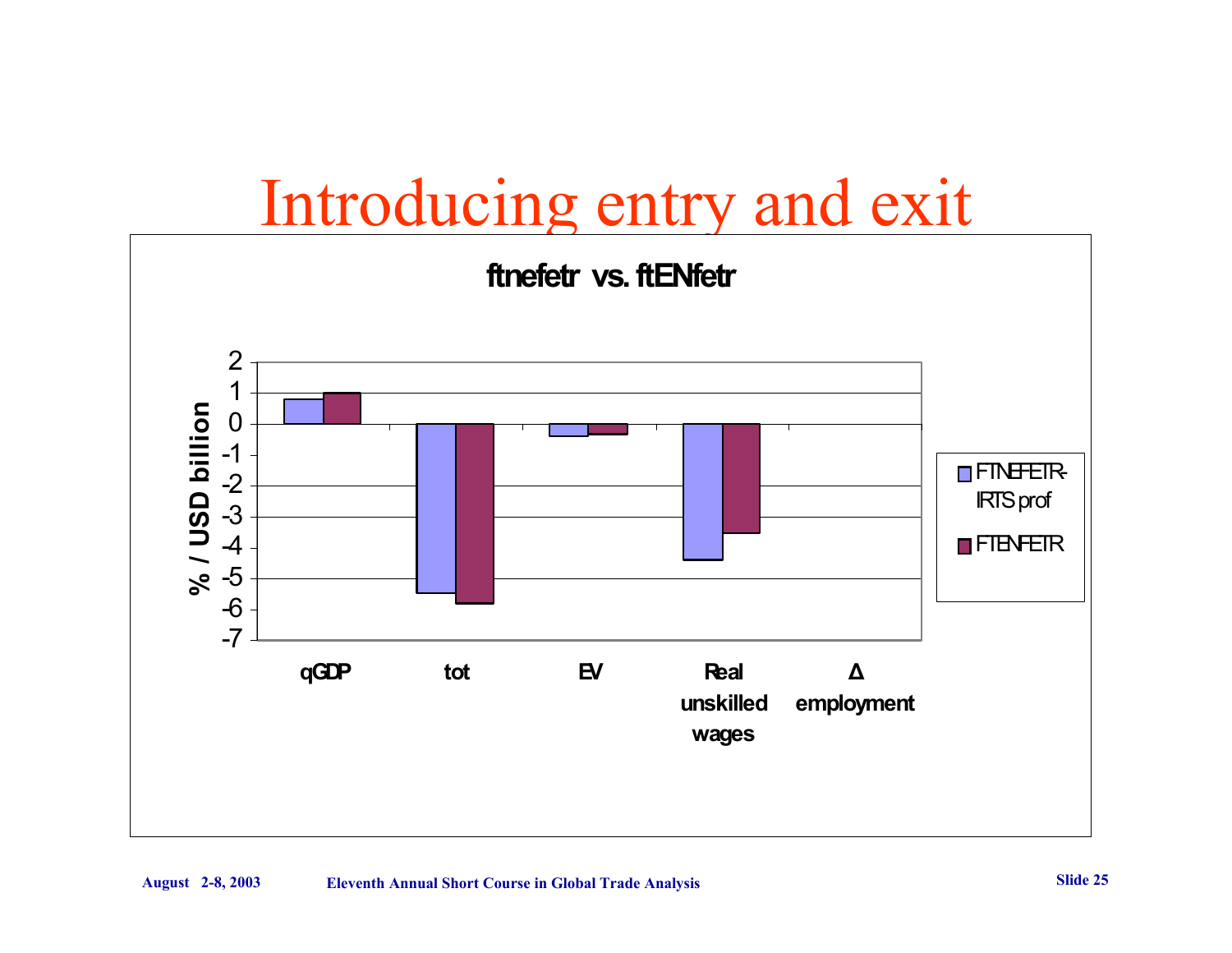# Devaluation versus Scale

|                                               | <b>No entry</b> | <b>Entry</b> |
|-----------------------------------------------|-----------------|--------------|
| GDP $(\% )$                                   | 0.8             | 1.0          |
| Aggregate imports $(\%$                       | 32.2            | 33.4         |
| <b>Aggregate Exports (%)</b>                  | 38.0            | 41.6         |
| <b>Terms of Trade (%)</b>                     | $-5.4$          | $-5.8$       |
| <b>Real factor returns <math>(\% )</math></b> |                 |              |
| Land                                          | $-5.3$          | 0.2          |
| <b>Unskilled labor</b>                        | $-4.4$          | $-3.5$       |
| <b>Skilled labor</b>                          | $-4.2$          | $-4.0$       |
| Capital                                       | $-4.8$          | $-4.5$       |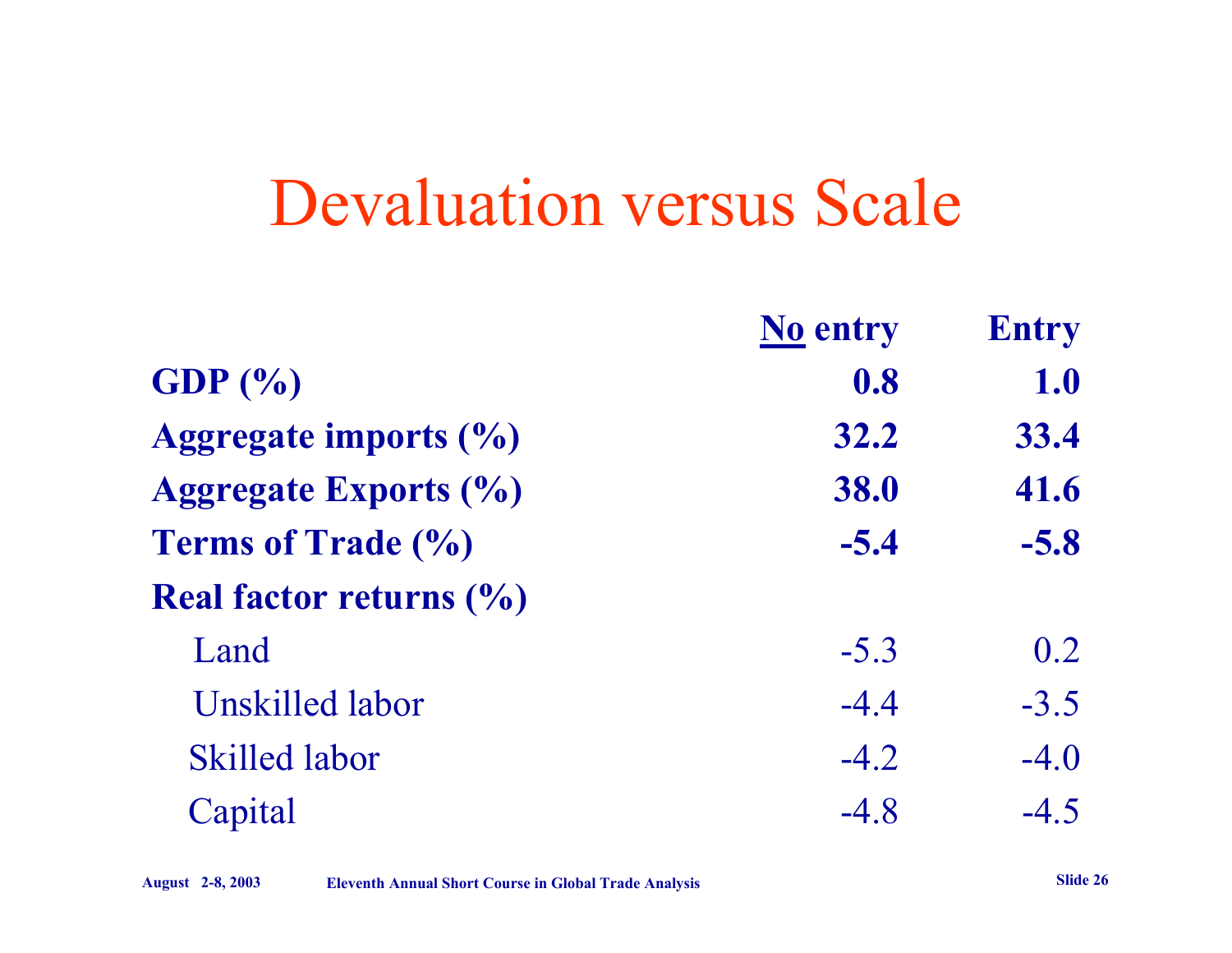# Exploiting Scale with Entry

|                                         | <b>No entry</b> | <b>Entry</b> |
|-----------------------------------------|-----------------|--------------|
| <b>EV</b> : total scale effect (\$)     | $-116$          | 83           |
| <b>Key sector: motor vehicles</b>       |                 |              |
| $EV: scale effect (\$)$                 | $-105$          | $-17$        |
| Sectoral output level $(\%)$            | $-37$           | $-60$        |
| Change in number or firms $(\%)$        | n.a.            | $-55$        |
| Change in markups $(\%$ )               | $-1.7$          | 2.4          |
| Market share $\left(\frac{0}{0}\right)$ | $-48$           | $-62$        |
| $P-MC$<br>$= (1 - M^{-1})$              |                 |              |
|                                         | N E.            |              |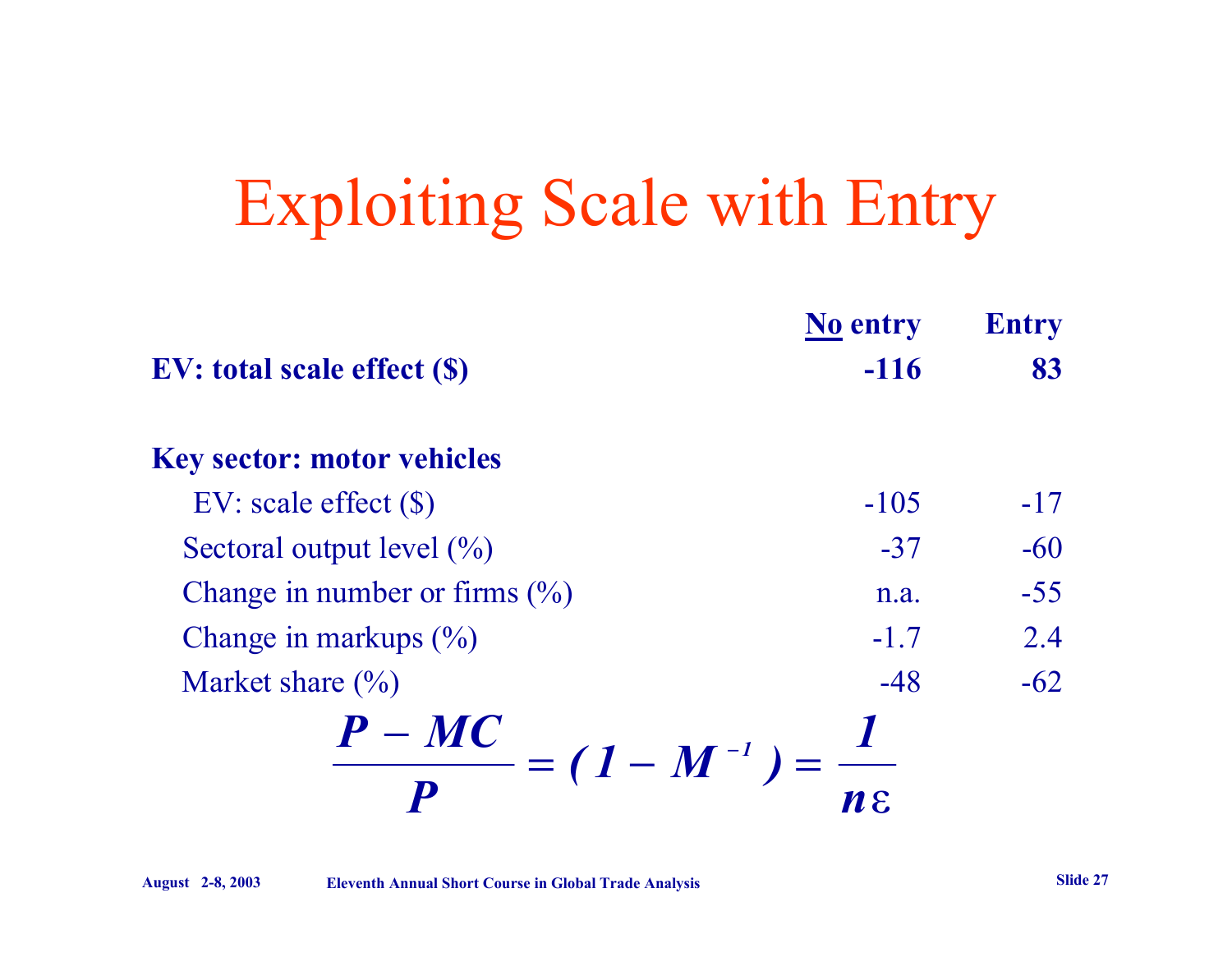Version: IRTSZERO, Entry, Full Employment, No tax replacement Aggregate effects

| GDP:                               | 1.73     |
|------------------------------------|----------|
| Effects of Investment (1.51)       |          |
| Best allocative efficiency (581.2) |          |
| Terms of trade:                    | $-5.44$  |
| Decrease of psw due to expanding   |          |
| exports (Wearing Apparel)          |          |
| EV:                                | $-64.78$ |
| <b>Real Unskilled wages:</b>       | 3.79     |
| Employment:                        |          |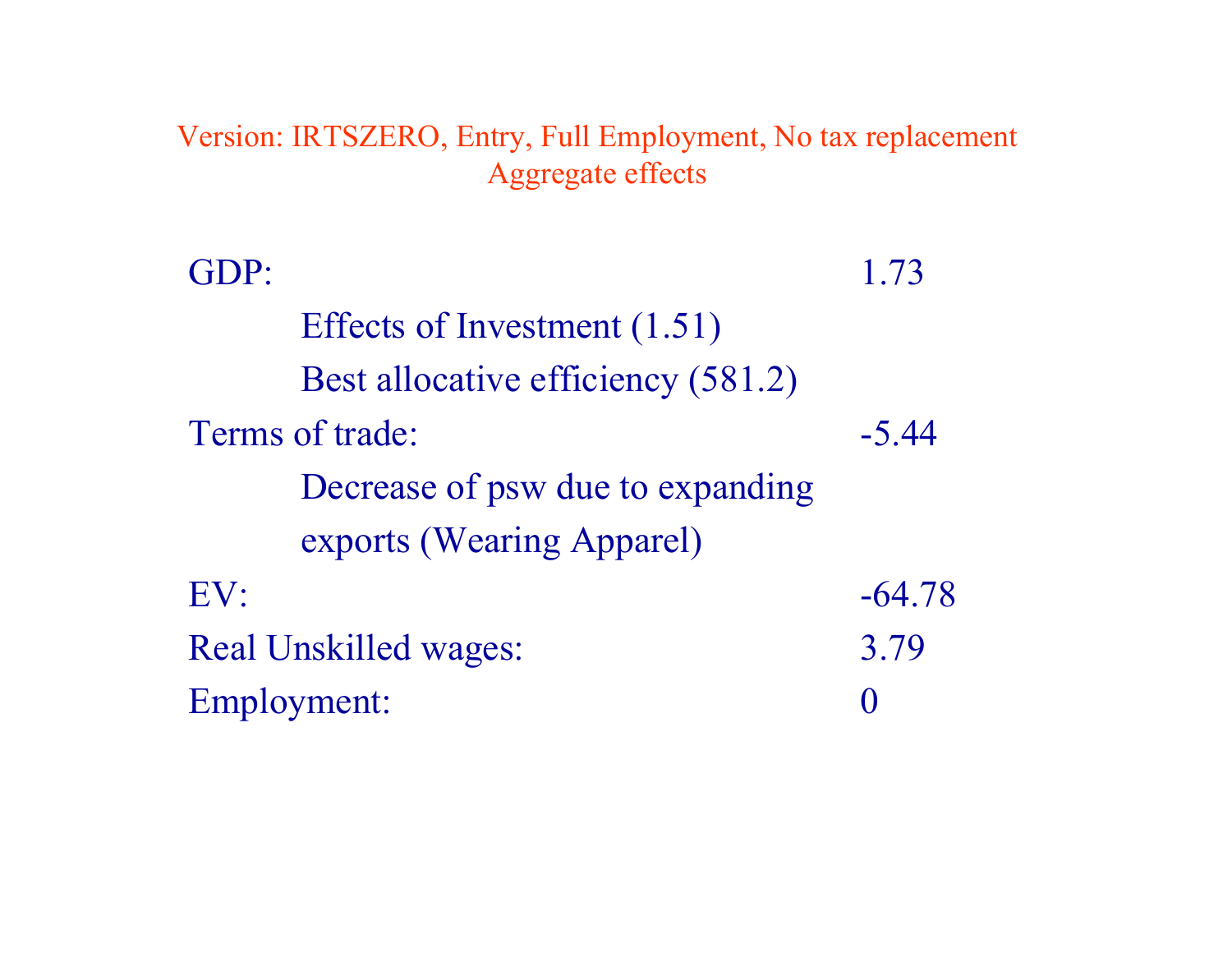### Version: IRTSZERO, Entry, Full Employment, No tax replacement Sectoral effects

| Sector            | p Zeta   | N        | gof      |
|-------------------|----------|----------|----------|
| <b>Dairy Prod</b> | $-26.81$ | $-25.17$ | $-2.44$  |
| W. Appar          | $-45.11$ | $-14.88$ | 32.41    |
| <b>Wood Prod</b>  | $-36.23$ | $-34.8$  | 1.42     |
| <b>Motor V</b>    | $-57.18$ | $-43.91$ | $-14.84$ |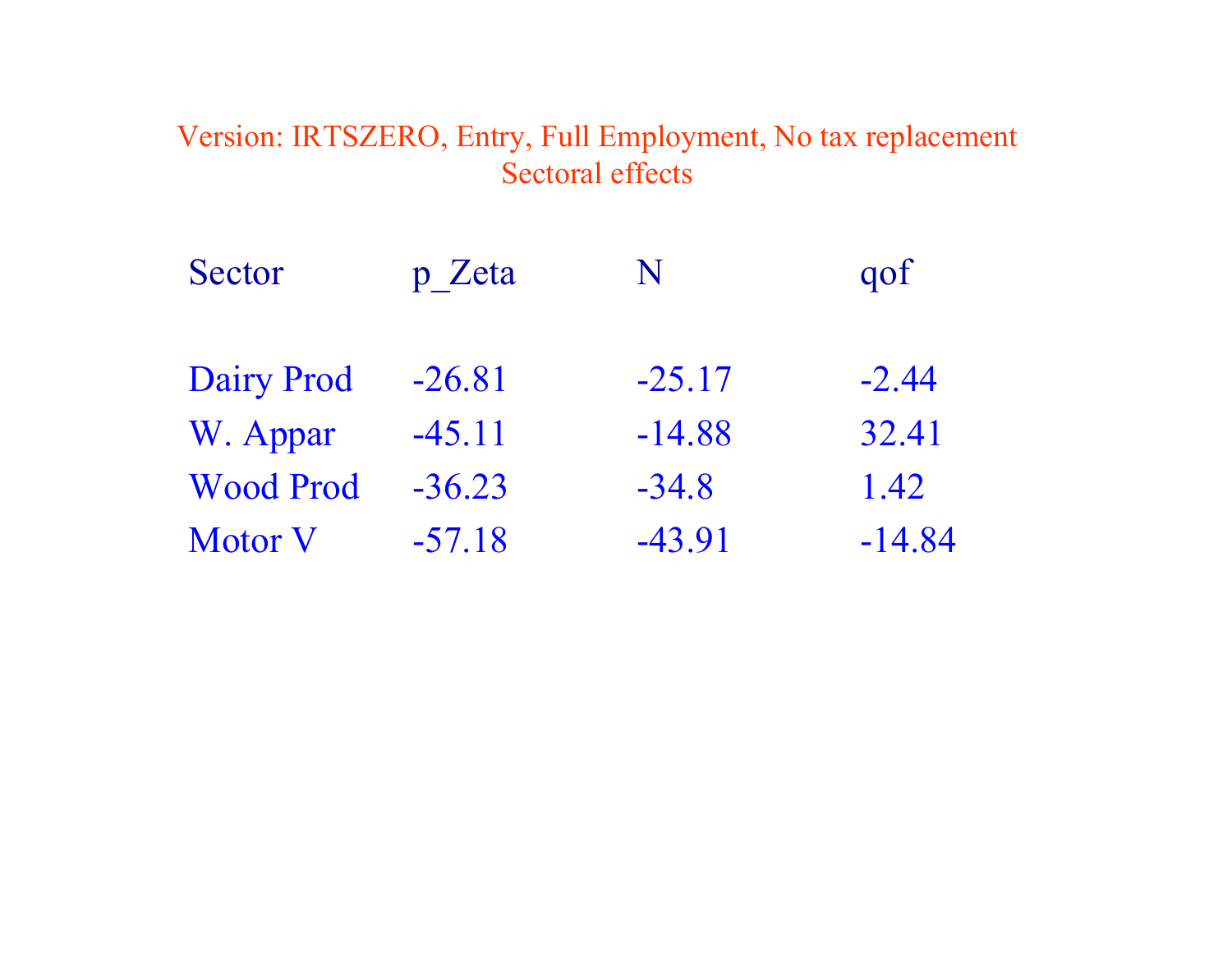## ftenFEtr vs. ftenUNtr



**D** FTENUNTR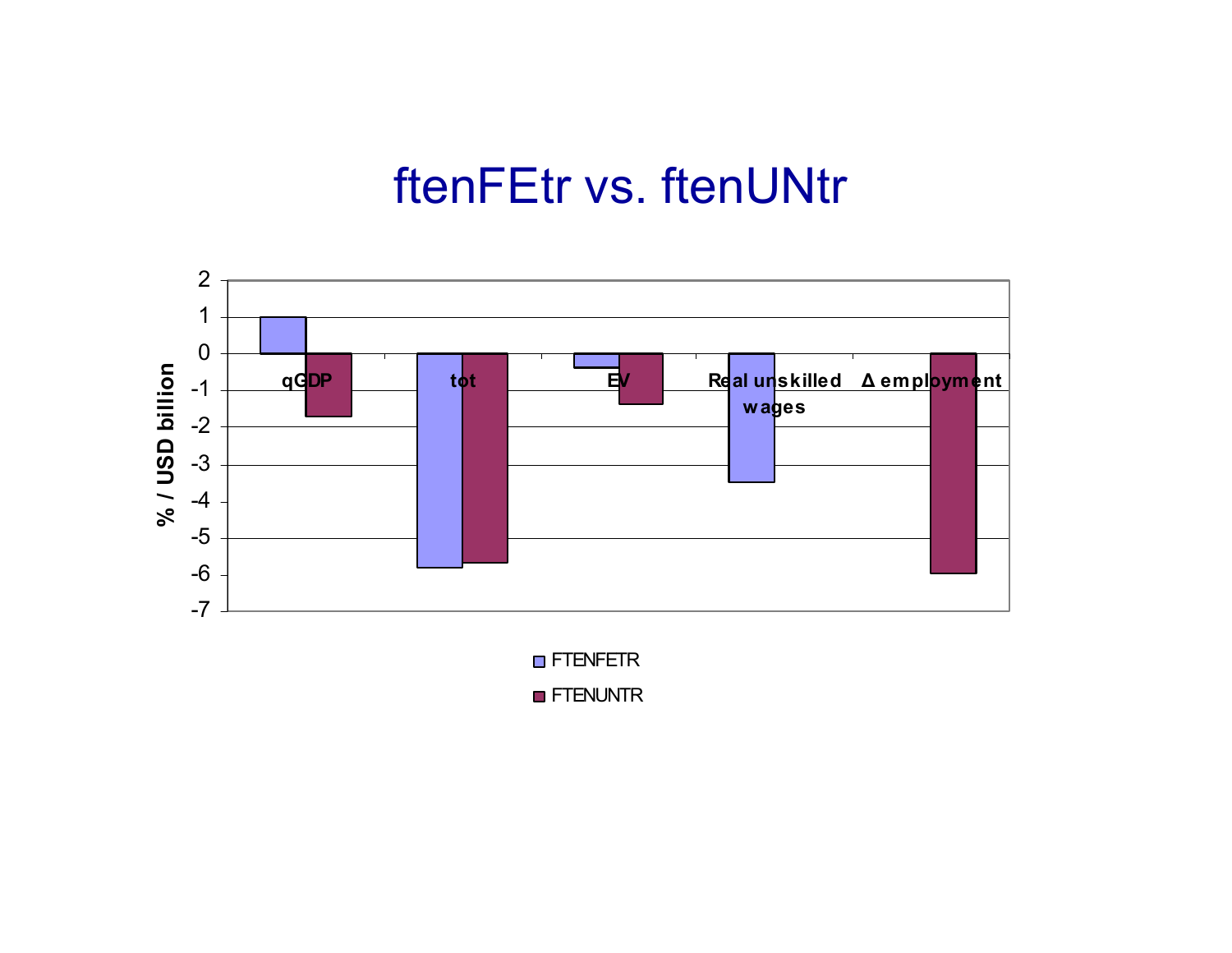# Welfare decomposition

|                      | FE               | <b>UN</b>      |
|----------------------|------------------|----------------|
| Allo. eff.           | 314              | 258            |
| Endowment            | $\boldsymbol{0}$ | $-955$         |
| <b>Scale effects</b> | 82.9             | 60             |
| Population           | $\theta$         | $\overline{0}$ |
| <b>ToT</b>           | $-672$           | $-655$         |
| <b>IS</b>            | $-72.4$          | $-69$          |
| <b>Total</b>         | $-347.3$         | $-1361$        |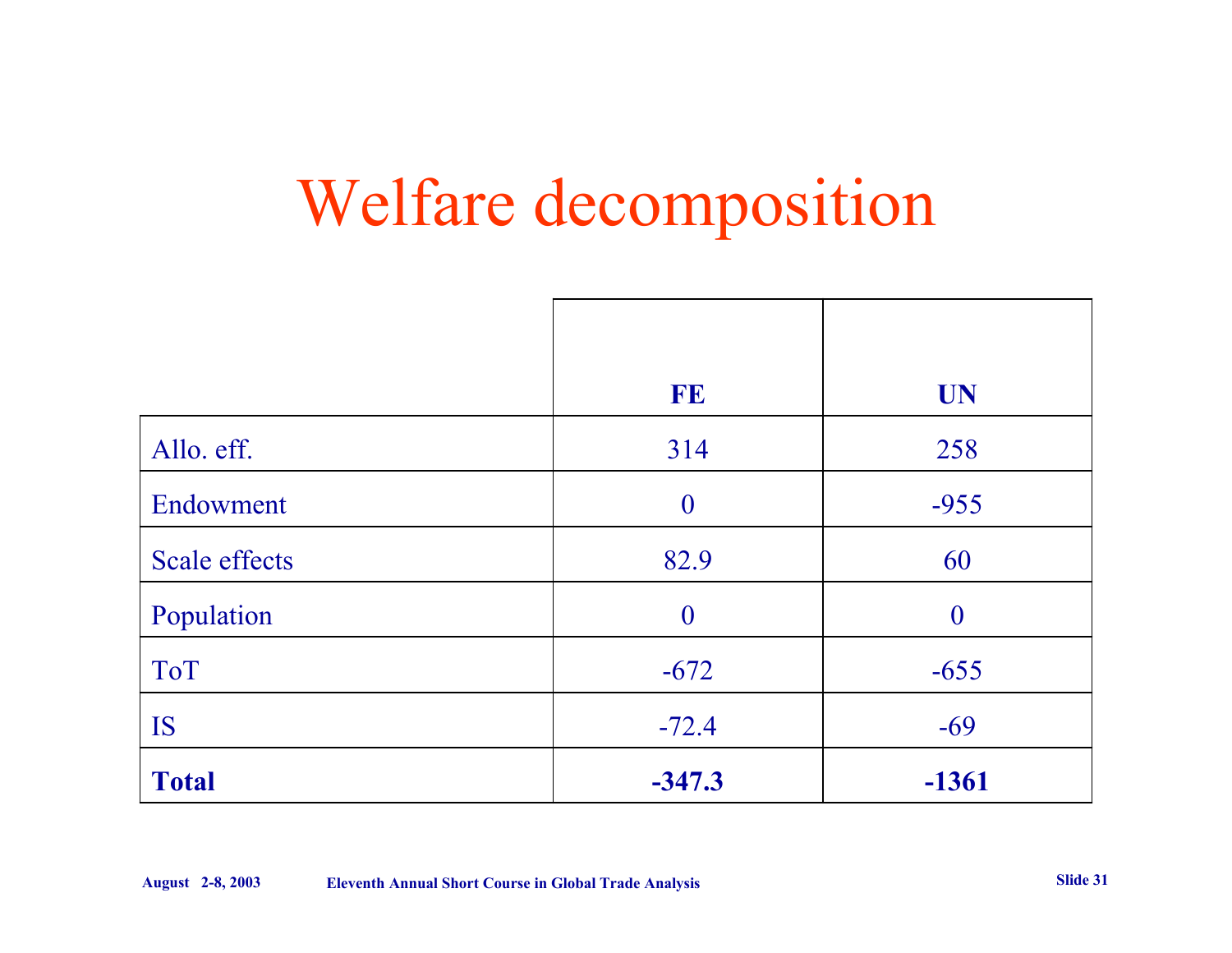